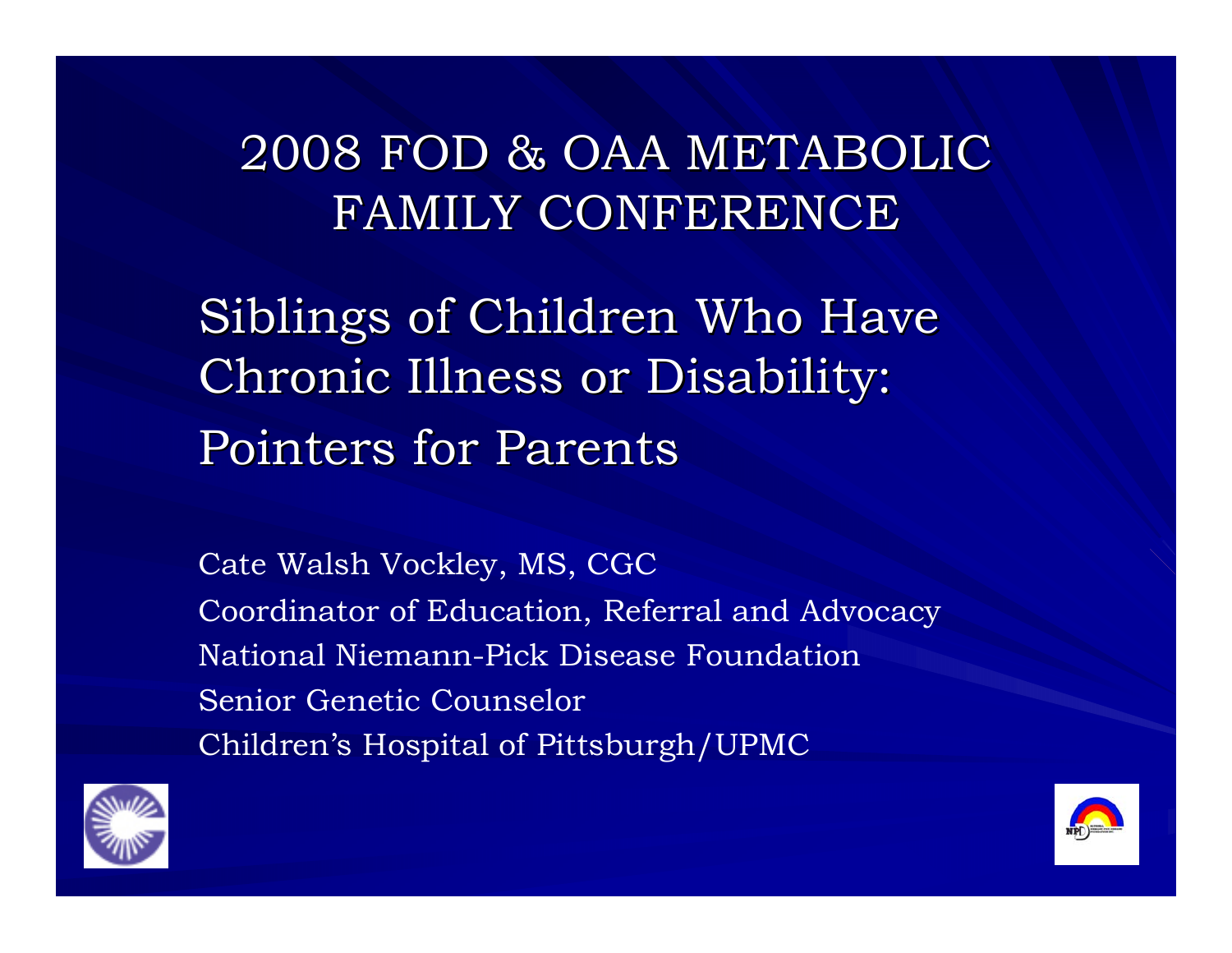Affected vs. unaffected Have vs. have not  $\rule{1em}{0.15mm}$  vs. the "other " children FOD/OAA vs. FOD/OAA - free vs. typically developing Special Sibling "Sibs "



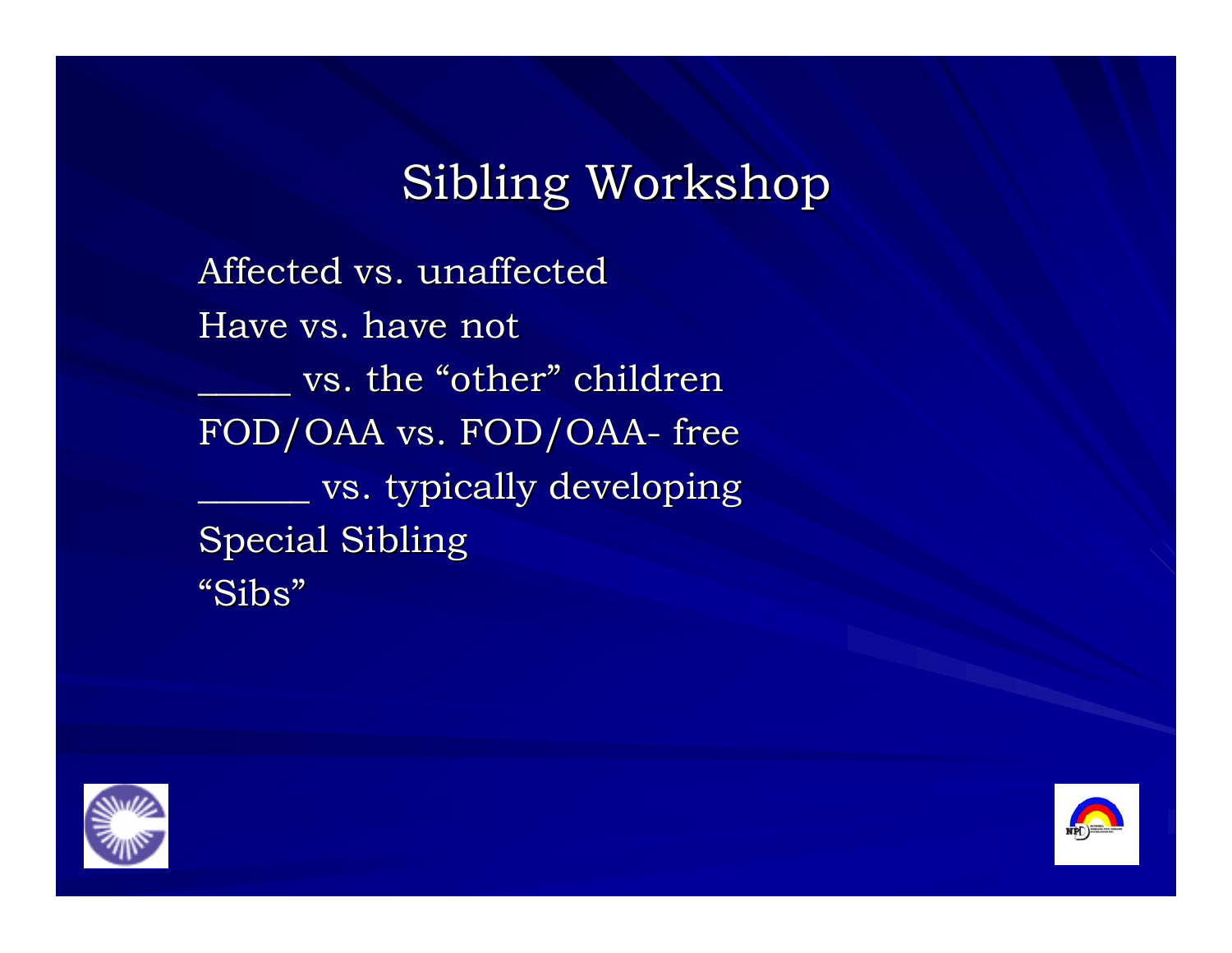$\triangle$  Between 18 and 29% of children in the US have a moderate to severe chronic illness or disability  $\cdot$ There are thus many siblings of these individuals  $\cdot$ These siblings are at risk for emotional/behavioral, physical and financial consequences

 $\triangle$ Attention to these relationships is needed but had been overlooked, with focus on affected child and parents



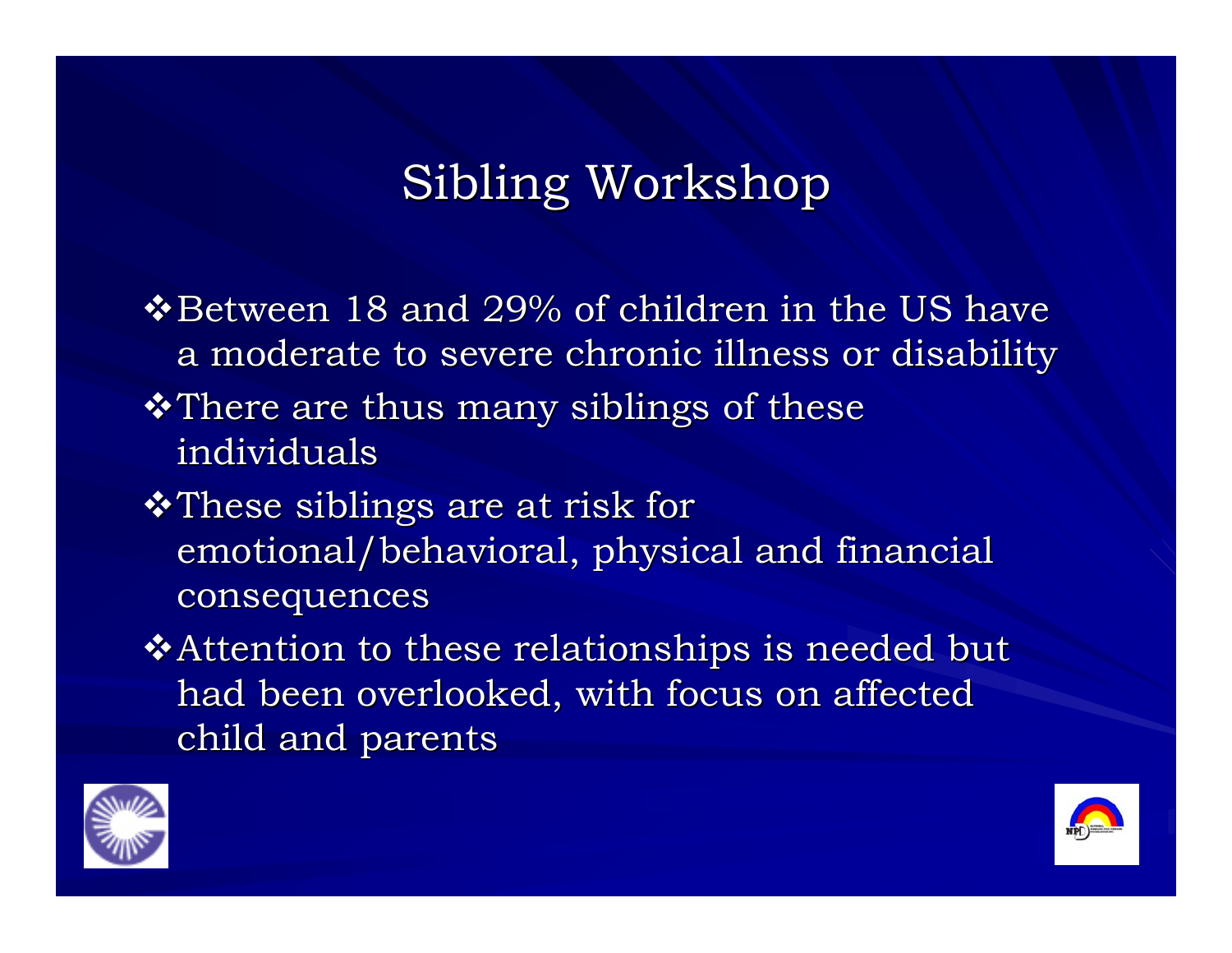#### "...the sibling relationship is often the longest lasting relationship in the family"

(ARCH Factsheet Number 23)



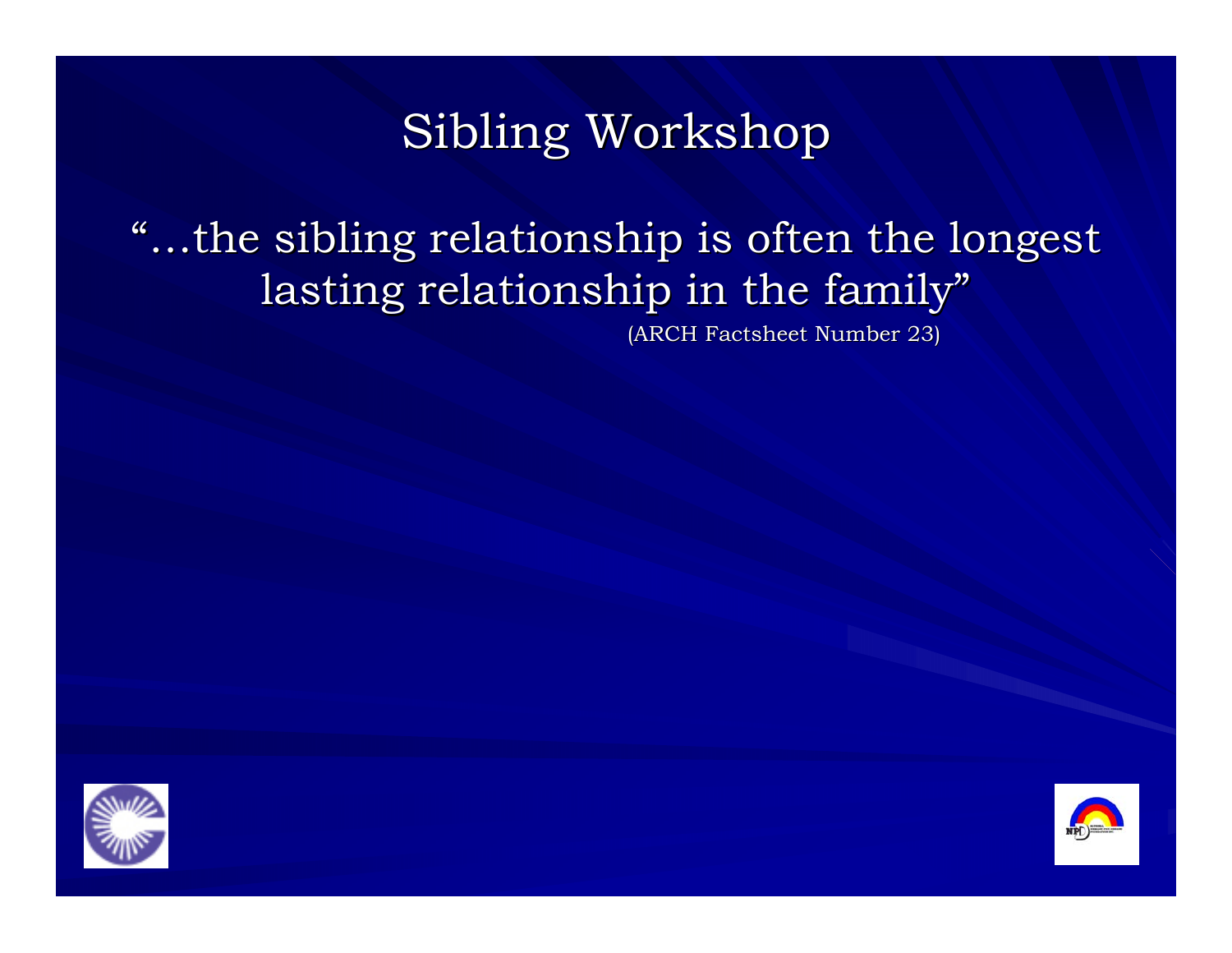#### Sibling Workshop Goals

 $\div$  Information ❖ Increase Awareness ❖ Promote Understanding  $\triangleleft$  Accentuate the Positives  $\clubsuit$  Identify Potential Problems ❖ Optimize the Situation ❖ Sibling Rivalry ---> Sibling Revelry/Empathy



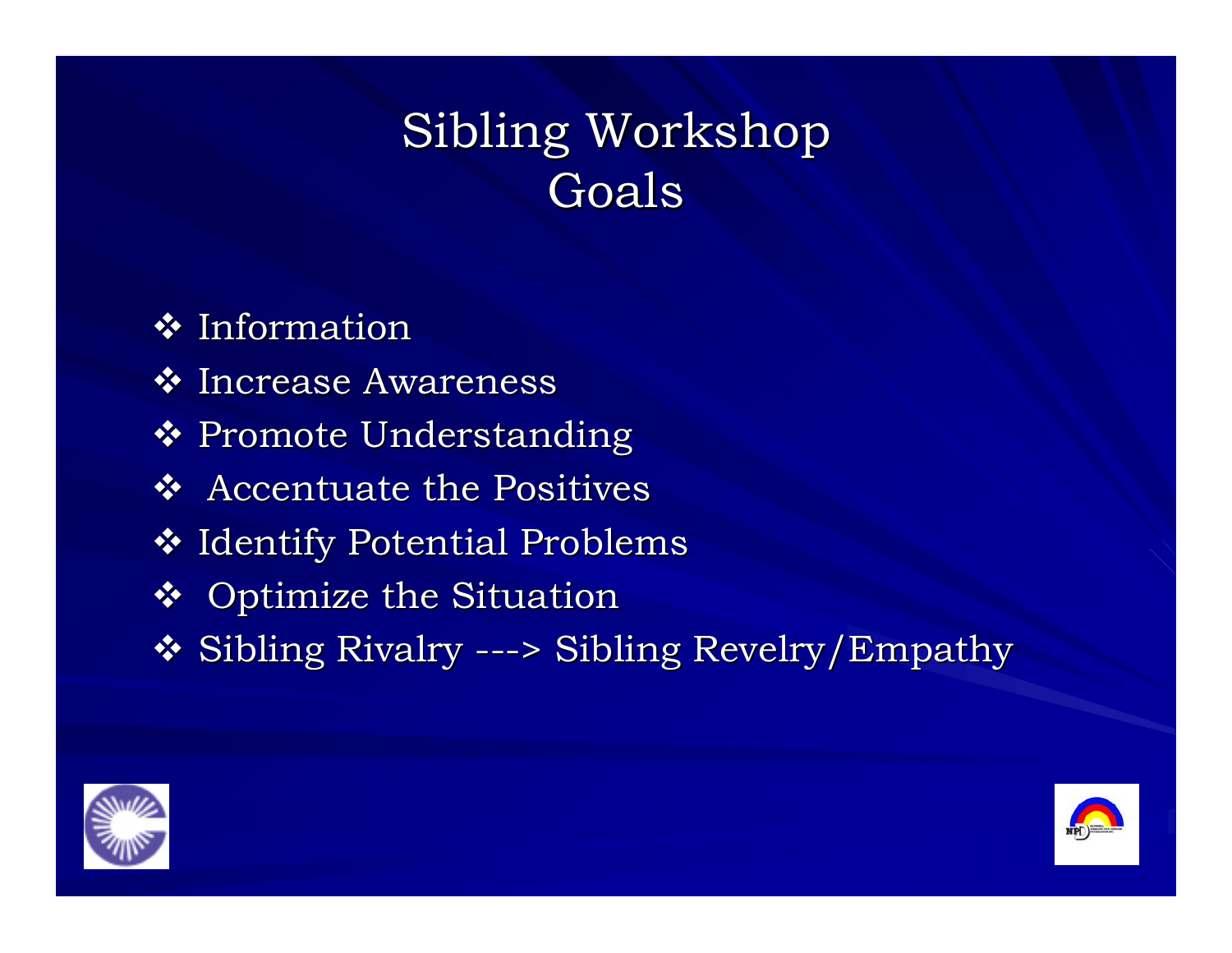$\clubsuit$  The Sibling Who Has the Chronic Illness

– Needs:

- **Disease Management**
- $\rightarrow$ Emotional/behavioral health (decrease distress) distress)
- $\bullet$  Self-determination – let them express their  $\,$ needs, don't make assumptions
- $\blacklozenge$ Health Promotion
- Prevention of Illness Prevention of Illness



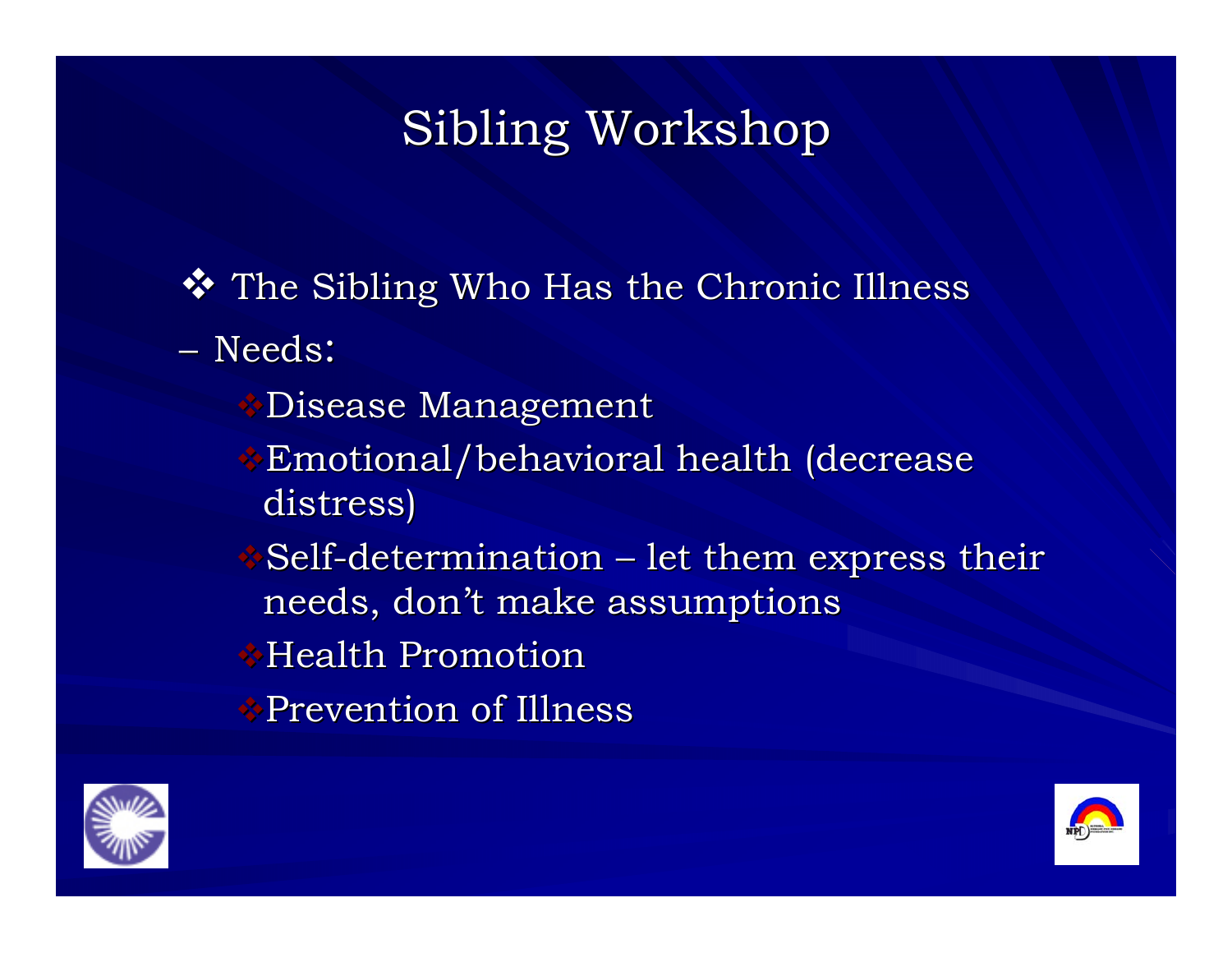$\clubsuit$  The Sibling Who Has the Chronic Illness – Interventions: Clinicians Clinicians  $\triangle$  Written Materials **Computer Resources**  $\bullet$  Workshops/Camps - social skills

**Peer Counseling** 



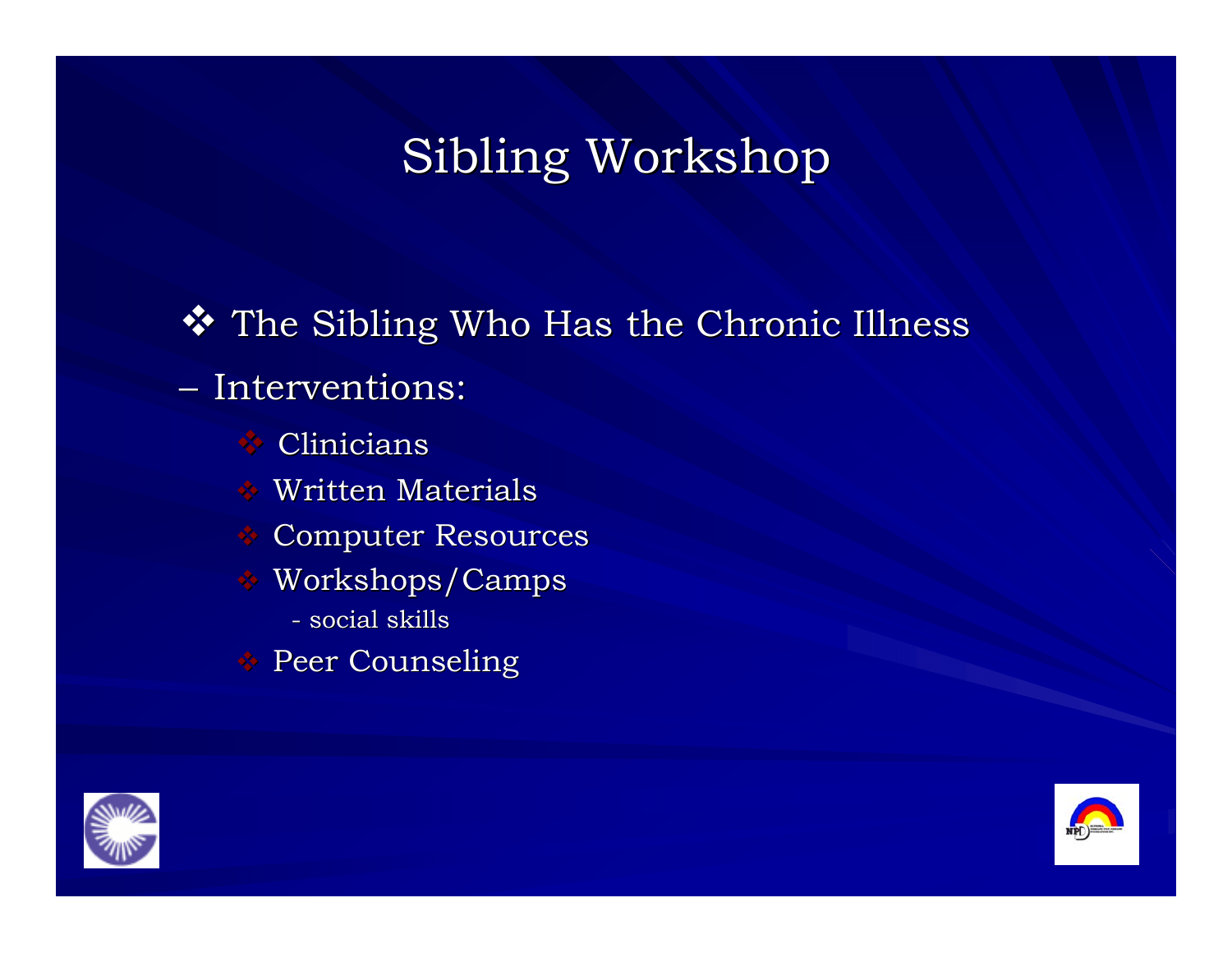# Sibling Workshop General Principles: Sib Relationships

- $\boldsymbol{\hat{*}}$  Sibling adjustment impacts overall adjustment and self esteem of both/all children
- $\boldsymbol{\hat{v}}$  The sibling relationship is the first social network for  $\boldsymbol{\hat{v}}$ children and is the testing ground for many future relationships
- $\clubsuit$  Siblings fill many roles for each other:
	- Friend, companion, teacher, follower, protector, enemy, competitor,  $\blacksquare$ confidant, role model – these are all impacted by the presence of chronic illness
	- Having siblings presents "opportunities to learn the art of negotiation  $\overline{\phantom{a}}$ and reconciliation " (Fleitas, 2000) <sub>,</sub>



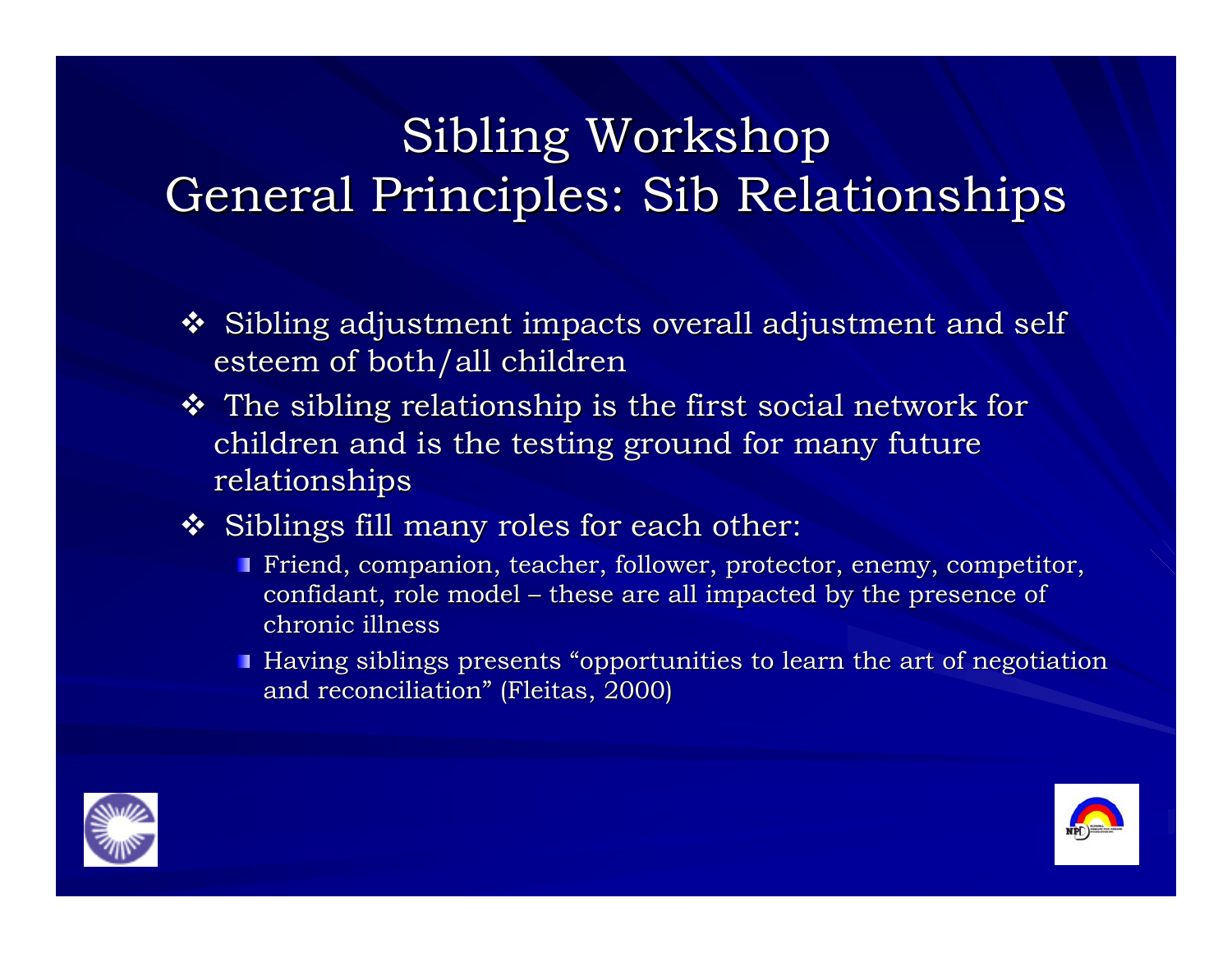# Sibling Workshop General Principles: Sib Relationships

- $\boldsymbol{\cdot}$  Critical factors influencing impact of chronic illness or  $\boldsymbol{\cdot}$ disability on the family may include:
	- $\blacksquare$  personalities, finances/resources, severity, chronicity and type of illness, ages of the siblings and age differences, number of children who have the illness or disability, overall number of children, family structure, family lifestyle, family views of disability, childrearing practices, other stressors and previous coping mechanisms, support available (formal and informal, including access to extended family) extended family)
- $\clubsuit$  Sibling conflict is normal, even in the face of chronic illness or disability - 30 minute rule



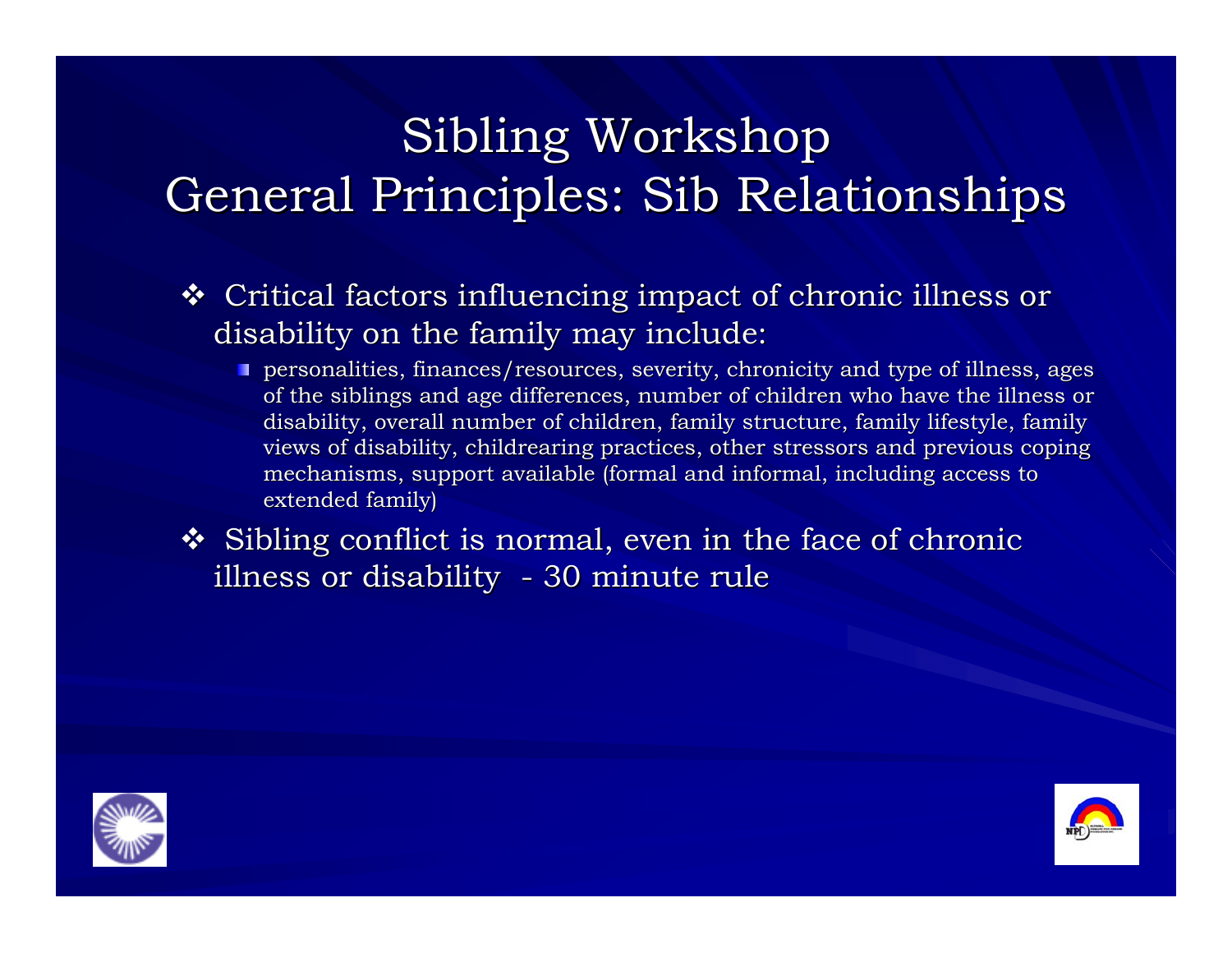# Sibling Workshop General Principles: Sib Relationships

- $\boldsymbol{\hat{*}}$  Sibling adjustment changes over time and is dependent on developmental stage
- $\clubsuit$  Being the sibling of an individual who has a chronic illness or disability has both ups and downs:

*"children with disabled siblings appear to have more children with disabled siblings appear to have more positive and fewer negative behavioral interactions positive and fewer negative behavioral interactions than do those with nondisabled siblings than do those with nondisabled siblings "*

*McHale and Gamble. NICHCY McHale and Gamble. NICHCY News Digest News Digest*



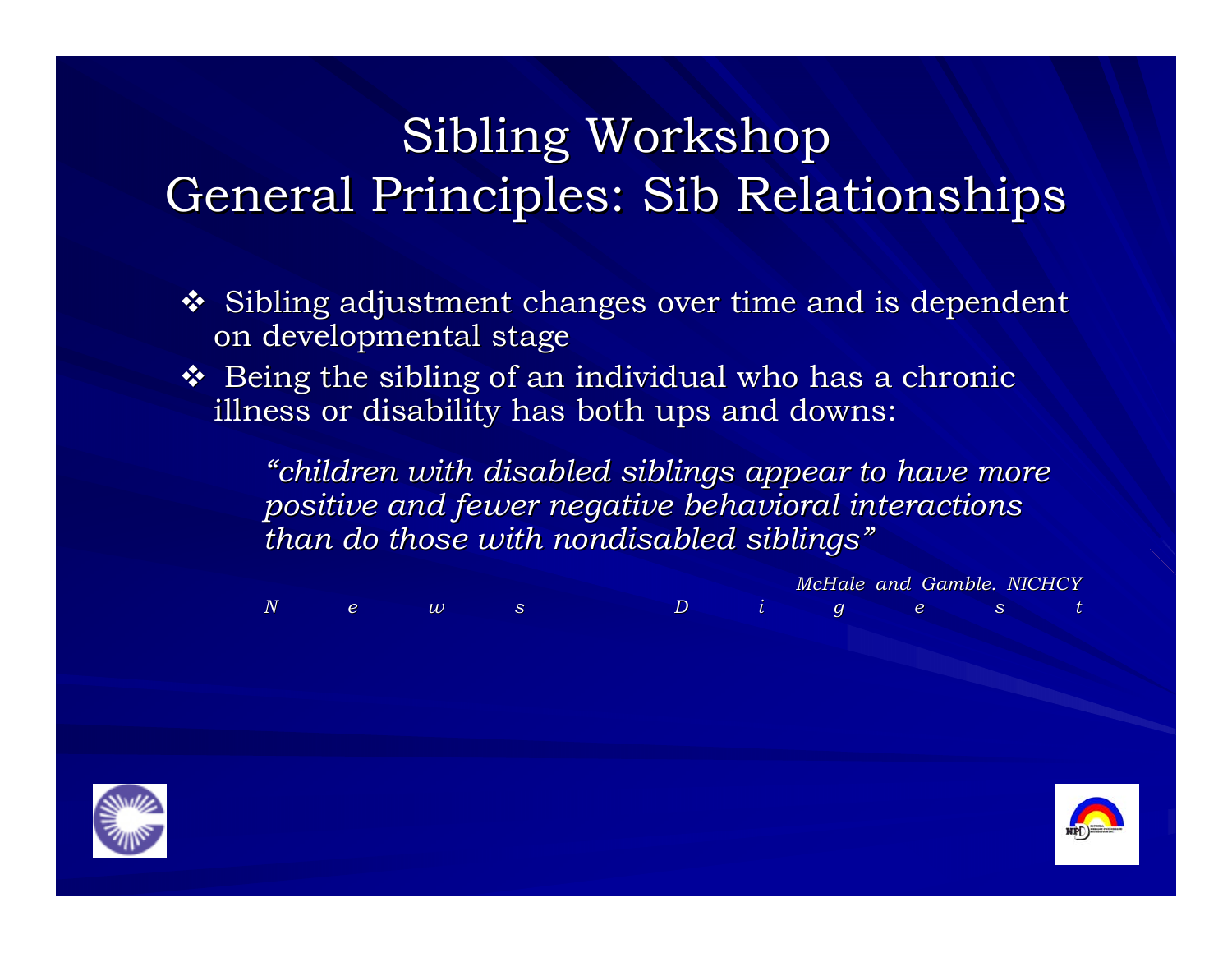# Sibling Workshop Sibling Feelings

- $\clubsuit$  Sibling feelings often mirror the parents' feelings and attitudes
- $\mathbf{\hat{*}}$  Feelings can be:
	- Positive (resilience or opportunities) Positive (resilience or opportunities)
	- $\triangle$  Negative (stresses)
	- $\bullet$  Often age-dependent



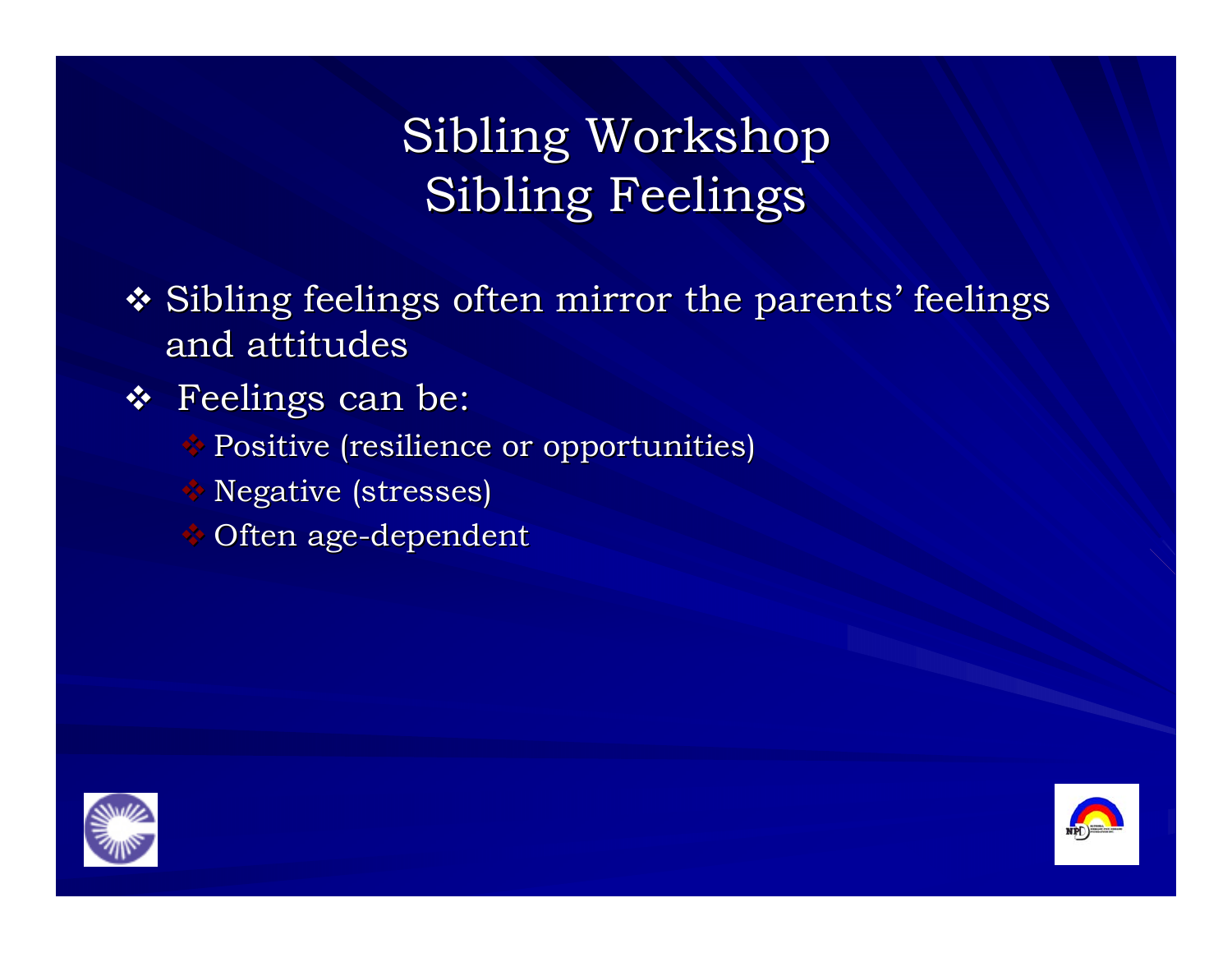# Sibling Workshop Sibling Feelings: Opportunities

- ❖ Love
- $\boldsymbol{\cdot}$  Insight on the  $\boldsymbol{\cdot}$ human condition
- $\boldsymbol{\cdot}$  Increased maturity
- $\boldsymbol{\cdot\!\!\!\cdot}\!$  Increased coping skills
- $\boldsymbol{\hat{z}}$  Appreciation for heath and families
- $\boldsymbol{\cdot}$  Loyalty, supportiveness, protectiveness protectiveness
- $\mathbf{\hat{P}}$  Pride in their own and sib's accomplishments



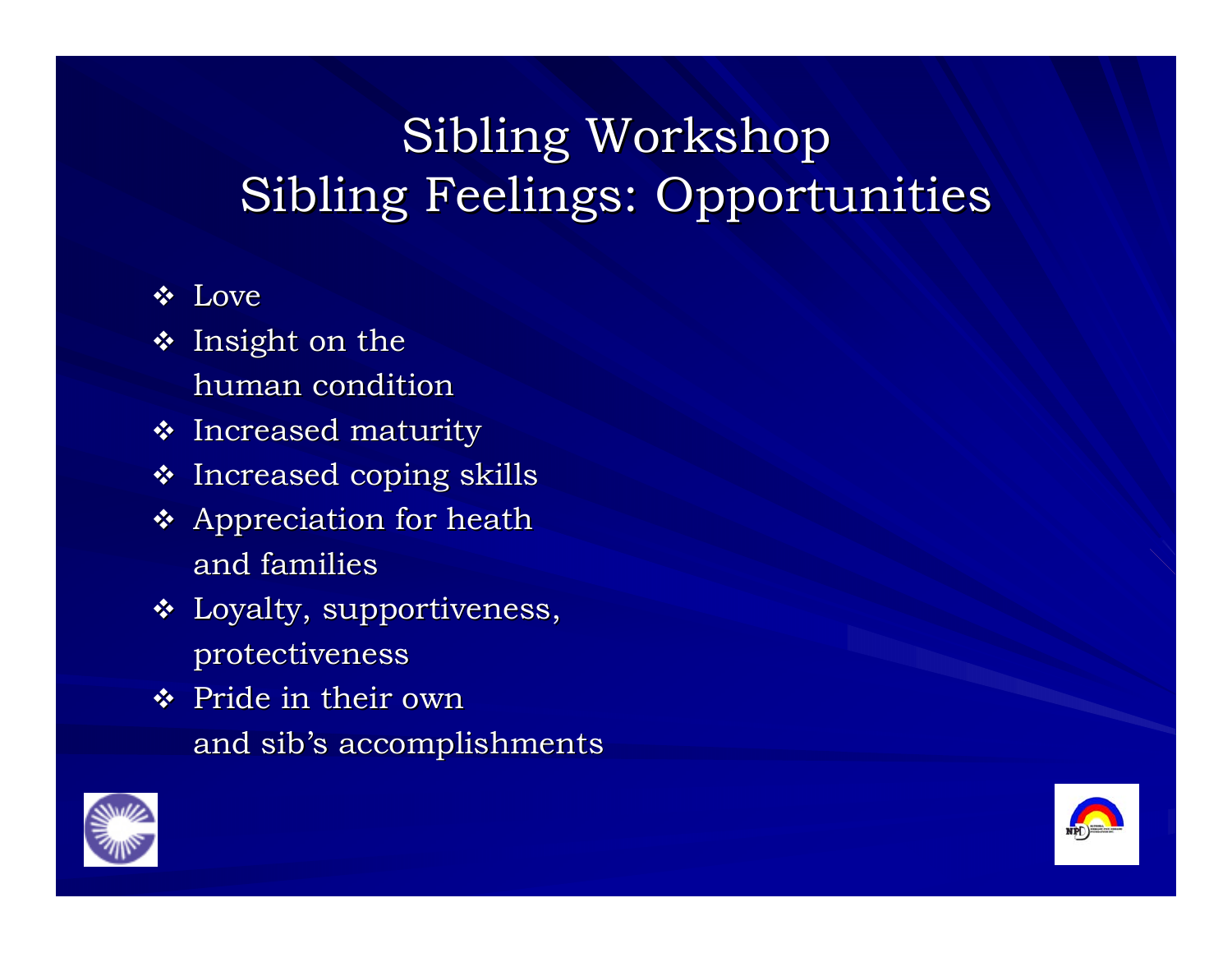# Sibling Workshop Sibling Feelings: Opportunities

- $\boldsymbol{\div}$  Independence
- $\boldsymbol{\dot{*}}$  Increased self-confidence
- ❖ Altruism
- $\boldsymbol{\cdot}$  Increased empathy/sensitivity
- $\boldsymbol{\cdot\!\!\!\cdot}$  Increased patience
- $\boldsymbol{\cdot}$  Increased tolerance of differences
- $\mathbf \bullet$  Compassion
- $\boldsymbol{\cdot}$  Increased problem-solving skills
- $\boldsymbol{\cdot}$  Inventive problem-- solving skills
- $\boldsymbol{\cdot}$  Greater leadership skills
- $\boldsymbol{\cdot\!\!\!\cdot}\!$  More responsible



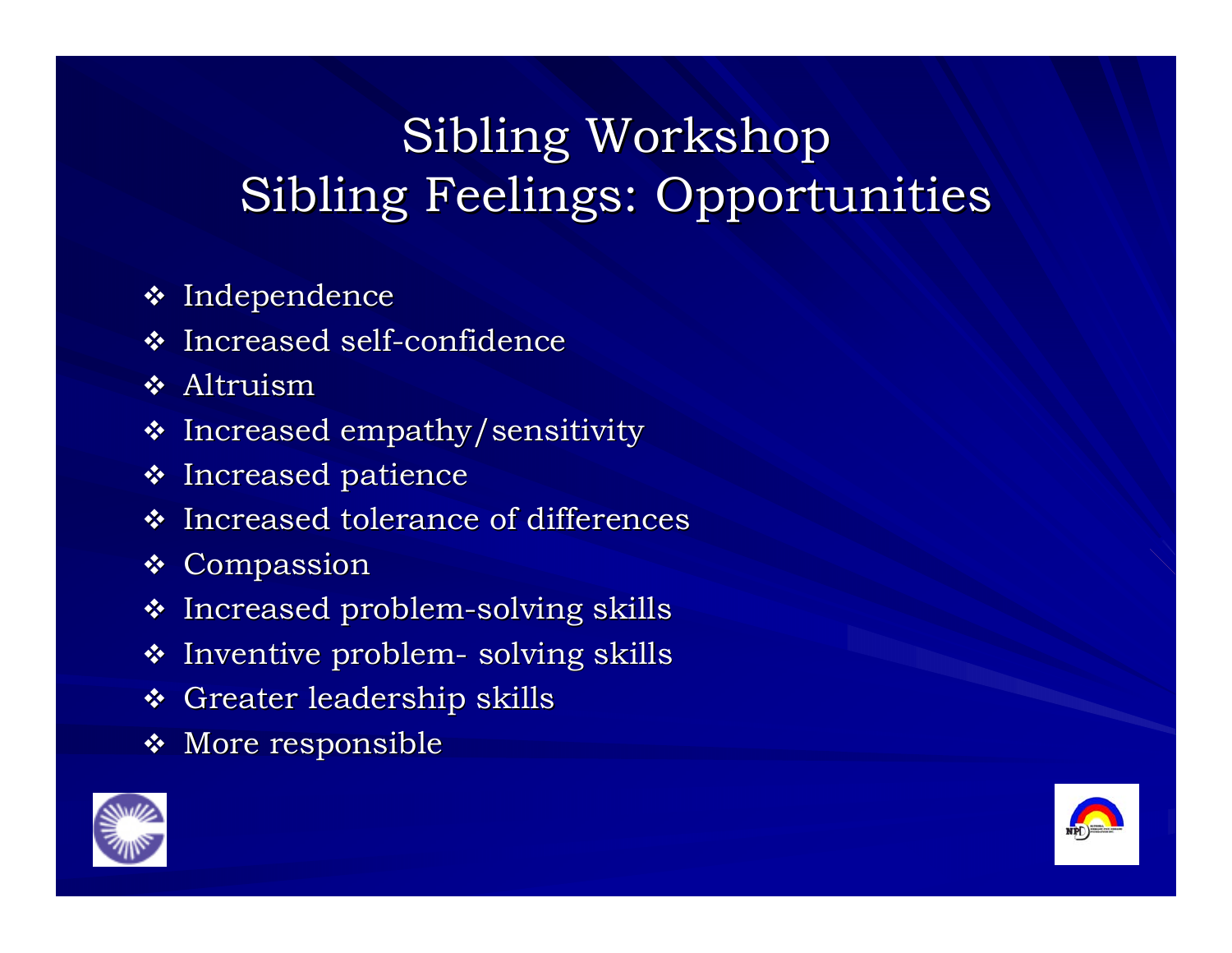- $\boldsymbol{\hat{B}}$  Sense of loss/regret: of normal sibling, normal family life and activities, loss of spontaneity
- $\boldsymbol{\cdot}$  Isolation/loneliness/"invisibility"
	- can become a cycle of limited access to peers
- $\boldsymbol{\dot{*}}$  Embarrassment – as young child, as teen
- $\boldsymbol{\dot{*}}$  "Out of the Loop" –– not enough information

*"It was eerie actually. The doctor looked through me as if I was a plant or something. He just talked to my mom. There I was,*  $s\alpha$ red out of my wits…I felt angry and confused…and pretty  $\alpha$ *lonely, too. She lonely, too. She's my best friend. s my best friend. "(Fleitas Fleitas, 2000) , 2000)*



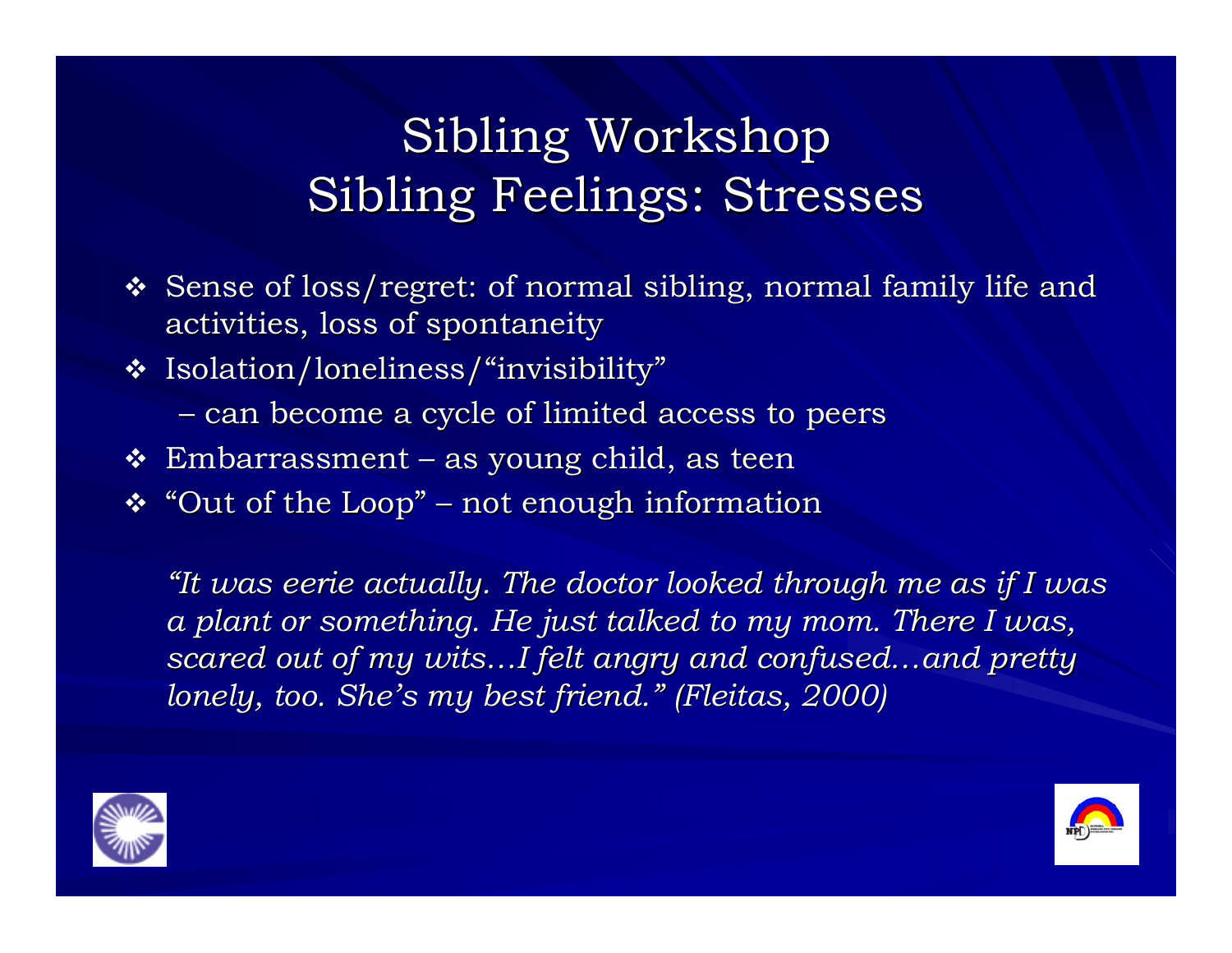- $\boldsymbol{\hat{B}}$  Resentment, especially about time spent by parents with affected sib
- $\bm{\cdot}$  Guilt: "did I cause these problems"/self-blame (imaginative thinking), survival guilt, about getting angry with the sib

*"Every time I thought about the stress I was experiencing, and complained to myself, I immediately felt guilty. How could I complained to myself, I immediately felt guilty. How could I complain when complain when Maddy was going through so much? was going through so much? "(Fleitas Fleitas, 2000) , 2000)*



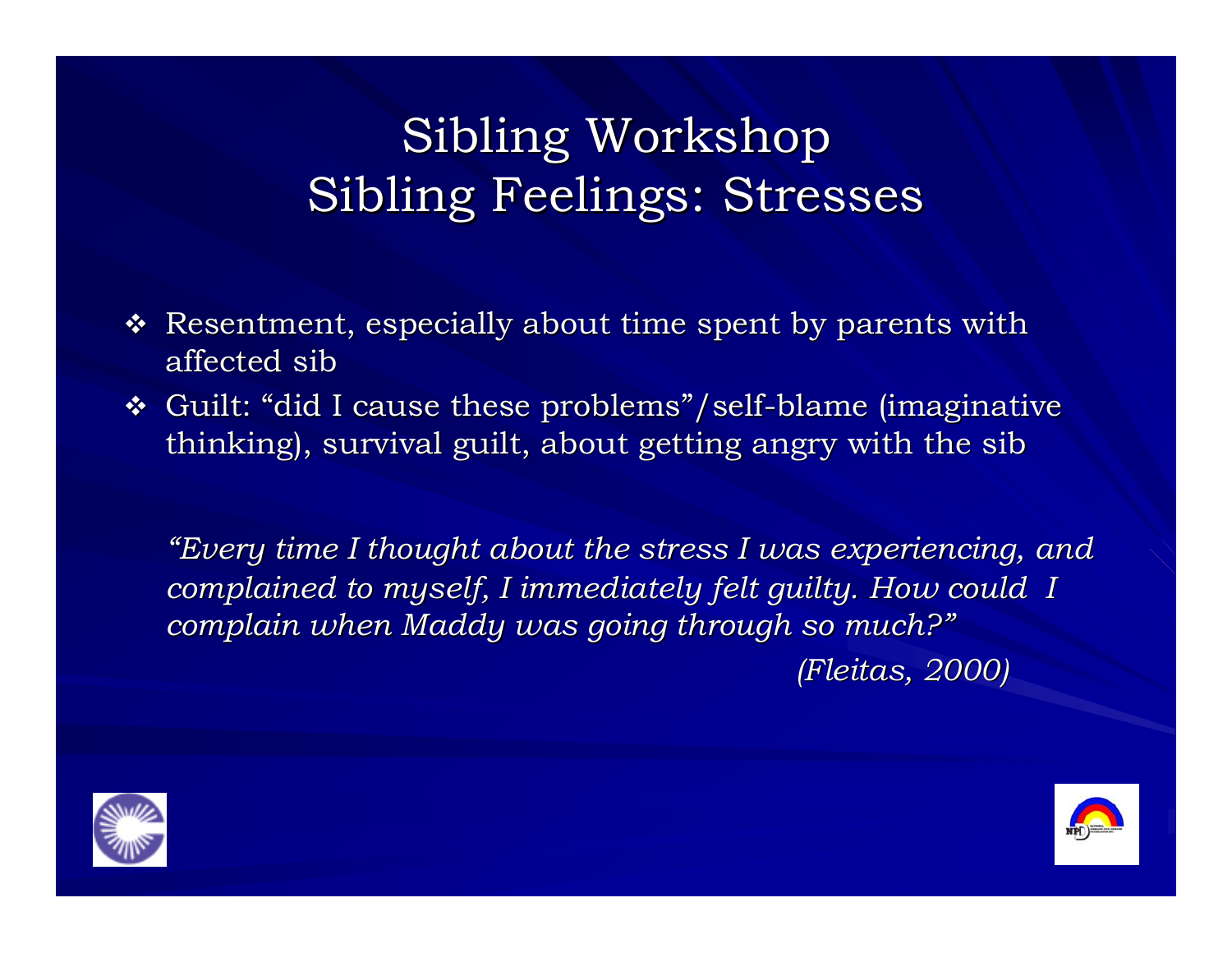- $\boldsymbol{\cdot}$  Identification illness: sib wants the same thing because s/he'd get more time, more privileges (missing school, treats after MD visits); mimicking of condition to get attention, or regression in behavior regression in behavior
- *"Dear Mom: tonight Dad was telling me how hard it was when Trudy Dear Mom: Dad was telling me how hard it was when Trudy was in the hospital. He doesn't think it was hard for me at all. I missed you. I saw her get all these presents. I saw everyone visiting her and babying her, and there was nothing I could do about it. Sometimes I feel so alone and left out and even unloved. I know I'm overreacting, and I know that some people have so much less than me, but its not my fault I don't have any medical problems. I wish I did! Love, Jeffrey Love, Jeffrey "(Fleitas Fleitas, 2000) , 2000)*



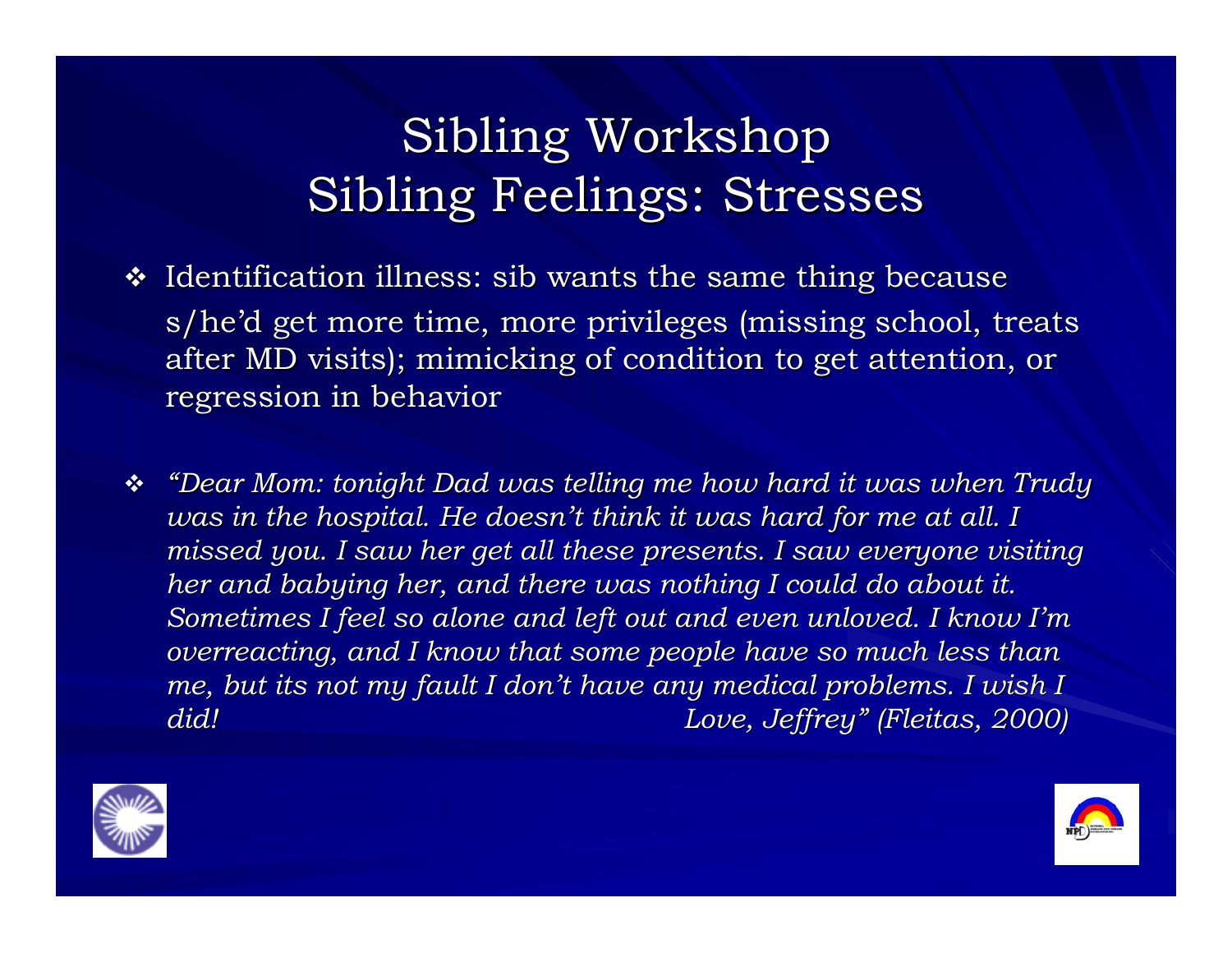#### $\boldsymbol{\div}$  Concern: about day-to-day care, about the future  $\boldsymbol{\div}$  Anger: the "acting out" child  $\blacksquare$  parents need to get to the root of the anger

*"Non -handicapped kids can get pushed aside when their handicapped kids can get pushed aside when their brothers or sisters have handicaps. Andrew seems to get help naturally help naturally – it's like attention to is needs is built into the s like attention to is needs is built into the system. I'm the bad one, but he can do no wrong. He makes all the messes, but I get into trouble if I don't empty the dishwasher. dishwasher."*

*(NICHCY News (NICHCY News* 

 $Digest/Binkard$ 



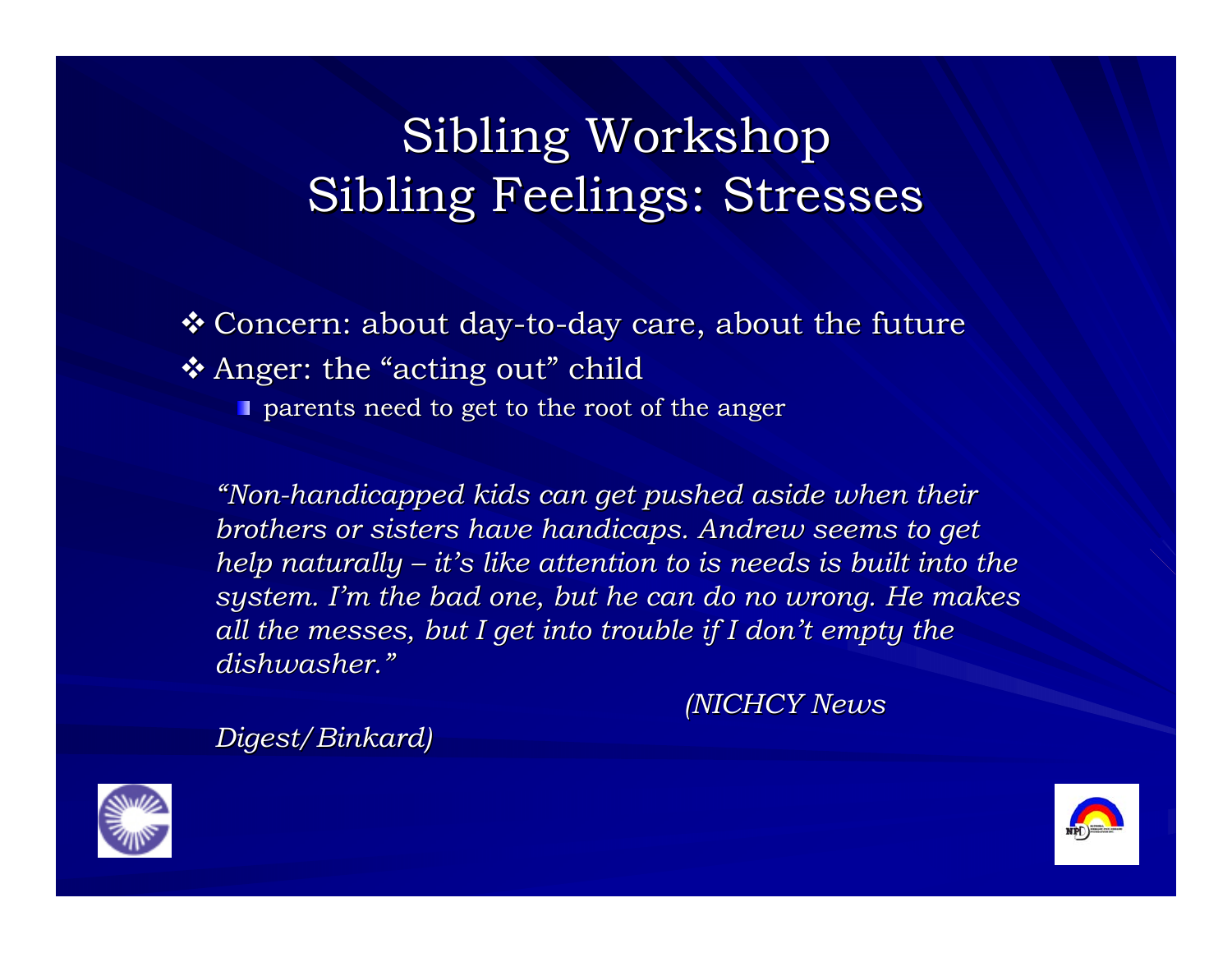$\div$  Fear: "Will I catch the condition?  $\mathrm{''}$  Fear of intimacy/loss,  $\mathrm{''}$ fear of one's own or the sib's early death

 $\boldsymbol{\cdot}$  Heightened sense of vulnerability

*"..when mommy goes to the hospital, I ..when mommy goes to the hospital, I'm scared that she will m scared that she will stay there forever. When I don't see her for a very long time, I'm just plain scared. That's all I can tell you, except that I got to come into the hospital to visit today. I don't want to leave my brother brother's room… ever.* 

*(5 year old, (5 year old, Fleitas Fleitas, 2000) , 2000)*



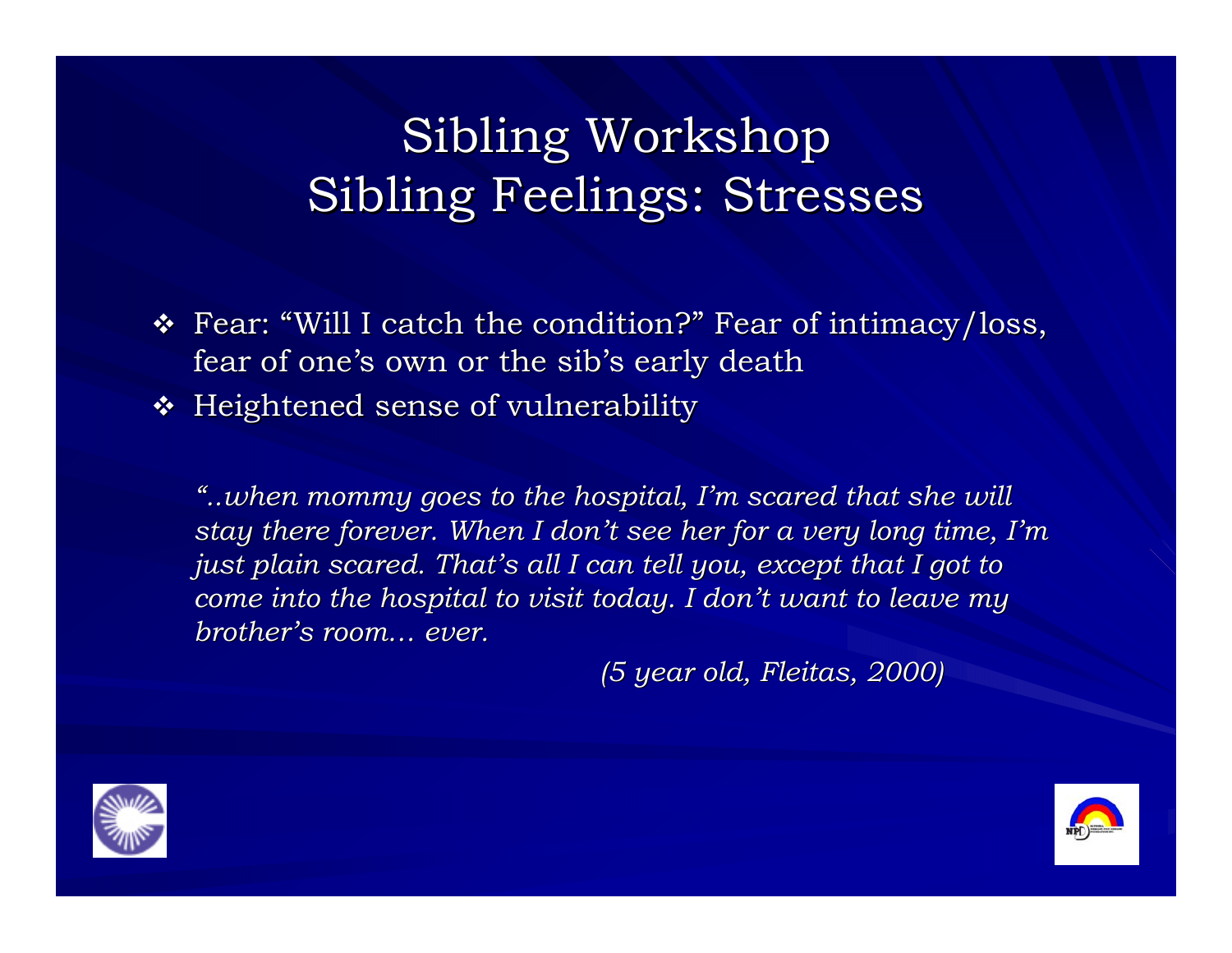$\boldsymbol{\cdot\!\!\!\cdot}$  Overwhelmed, obligated

- $\bullet$  Care-giving responsibilities, especially for sisters
- "I'm not her mom "; the "parent -ified child "
- $\bullet$  Pressure to achieve/the "super-achieving child"

*"I find it difficult to live up to the expectations of being a I find it difficult to live up to the expectations of being a super-kid …just for once I wish I wasn just for once I wish I wasn't the one that my t the one that my parents say that they can always count on. parents say that they can always count on. "(Fleitas Fleitas, 2000) , 2000)*



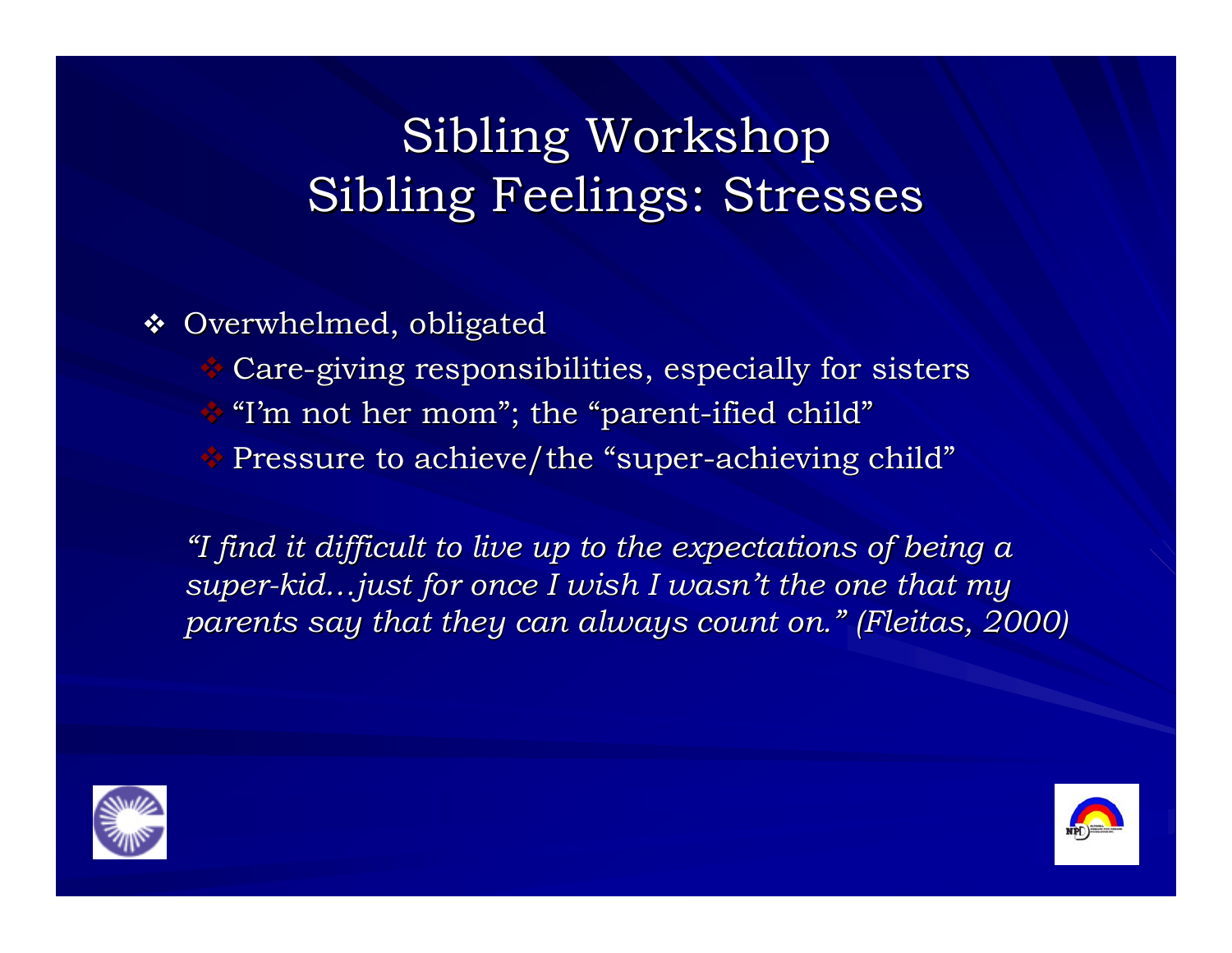*"My earliest memories are of being Colin My earliest memories are of being Colin's sister – I cannot remember being a child in my I cannot remember being a child in my own rite. I was always expected to sit quietly own rite. I was always expected to sit quietly and behave during his appointments and behave during his appointments – and as you can imagine you can imagine – there were many! I felt that there were many! I felt that even from a young age there was a pressure even from a young age there was a pressure on me to be more mature than other children on me to be more mature than other children my age. My preschool years were spent being my age. My preschool years were spent being dragged from appointment to appointment, or being left with people I did not know or like, being left with people I did not know or like, while professionals tried to determine how Colin had been affected. Colin had been affected.*

*Mel (conference* 





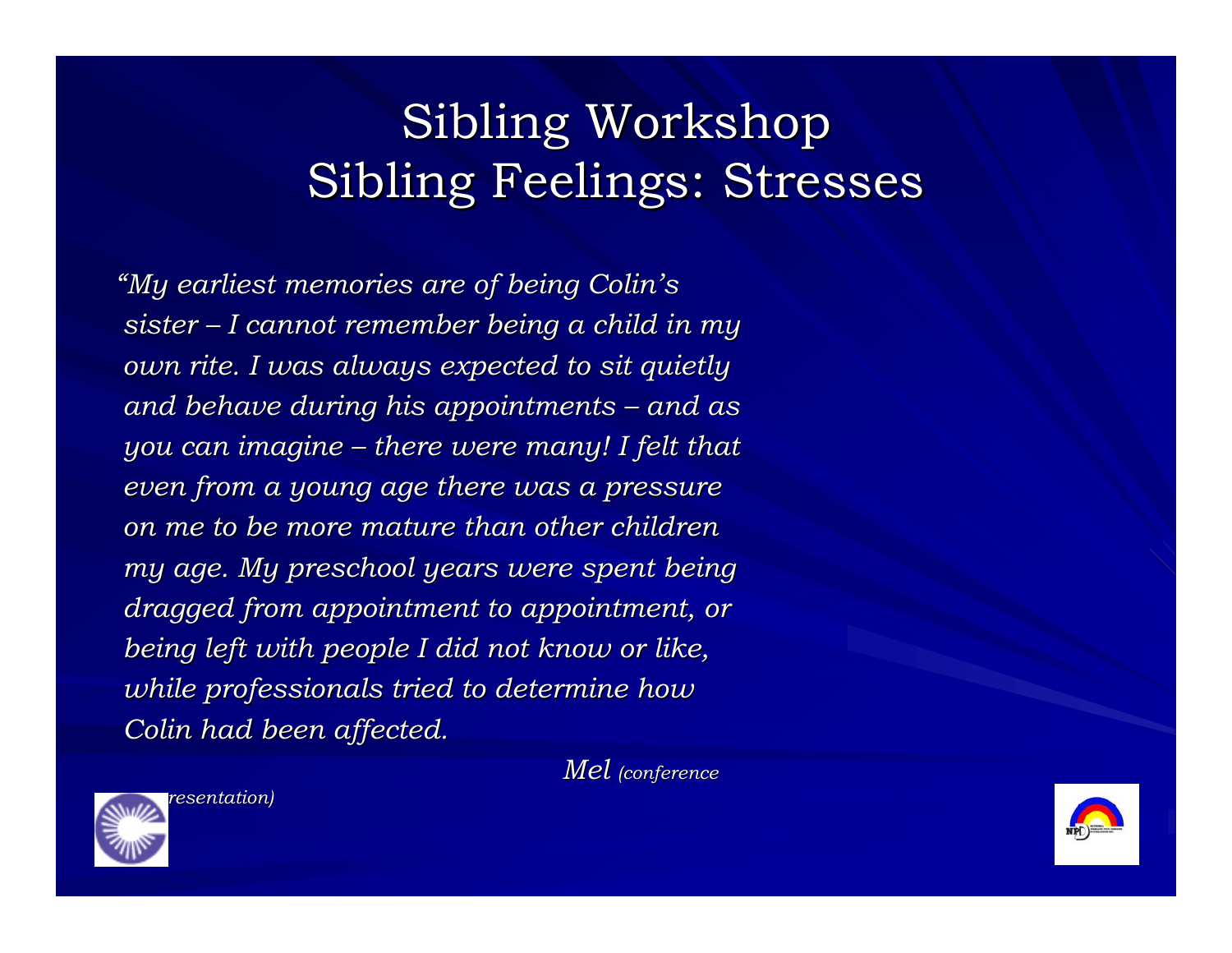#### $\boldsymbol{\cdot}$  Jealousy

"I think…I'd want them to understand that sometimes siblings *are going to get jealous of the extra help and attention that a brother or sister who's handicapped receives. Parents shouldn't get mad about the jealousy or make the kids without a handicap feel too guilty about it if sometimes they resent the extra attention. Parents have to sit down and talk to the brothers and sister who aren sit down and talk to the brothers and sister who aren't handicapped, t handicapped, about what the handicap really means. Kids don't automatically understand it by themselves. understand it by themselves. "*

*(NICHCY News Digest/ (NICHCY News Digest/Binkard Binkard)*



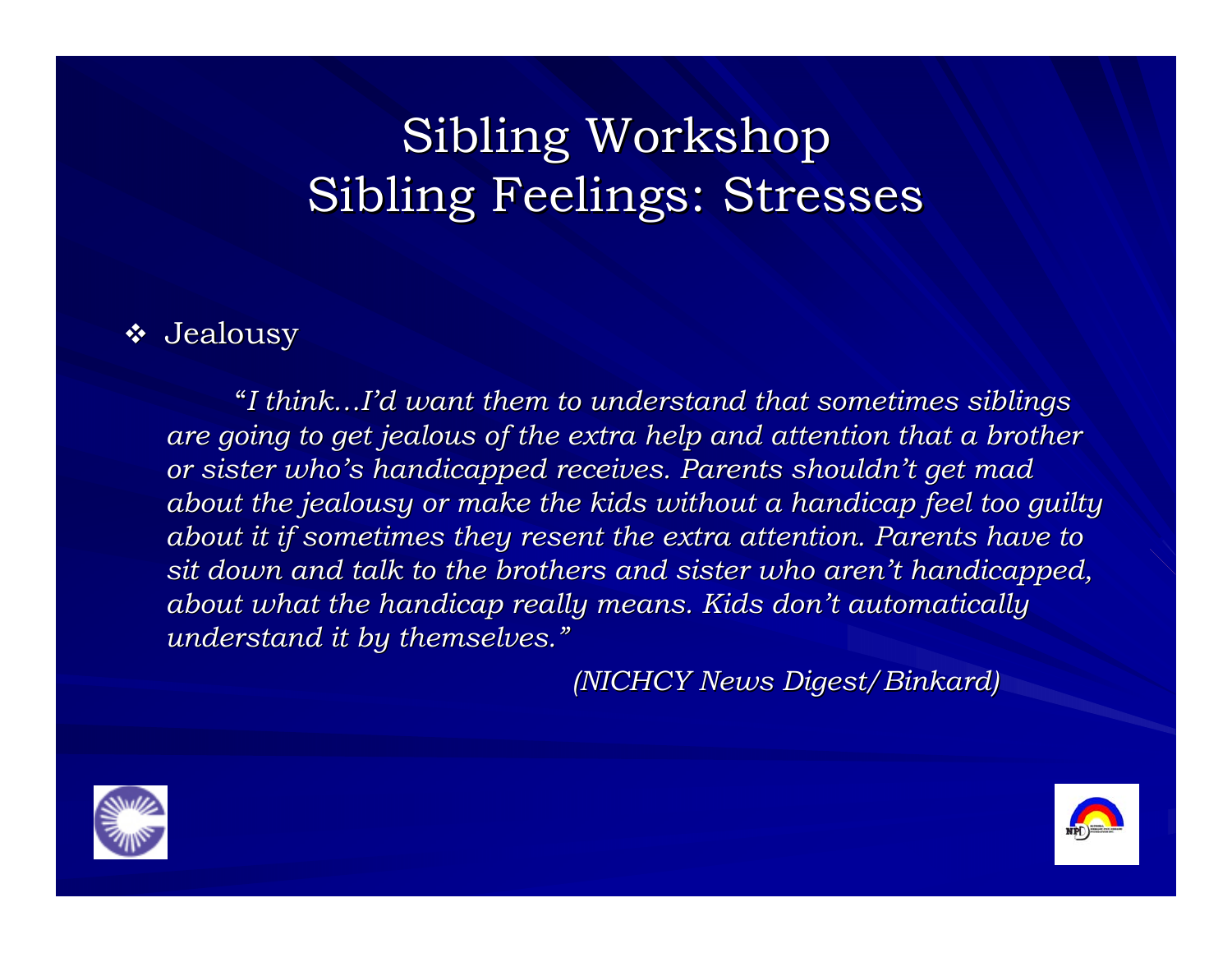- ❖  $\boldsymbol{\cdot}$  Sadness/chronic sorrow/chronic grief  $\boldsymbol{\cdot}$ – like parents
- $\mathbf \Phi$  Protectiveness
- $\boldsymbol{\hat{z}}$  Confusion, uncertainty

"*..and with nobody having noticed ..and with nobody having noticed what a huge impact having Colin what a huge impact having Colin as brother was having on me emotionally. I find it very difficult to articulate exactly how I do feel about him Obviously I love him so much but it doesn't feel like an equal live. I often feel like I love him in a maternal way. Mixed in* with this is also my sadness and feelings of loss like I'm grieving for the *brother I should have had. This then brings quilt because I should accept him for who he is. As an adult I find this difficult to deal with but as a child I did not know how to begin to describe my feelings to anyone. So mostly my overriding feelings were that of anger and frustration."* 

*Mel (conference presentation) (conference presentation)*



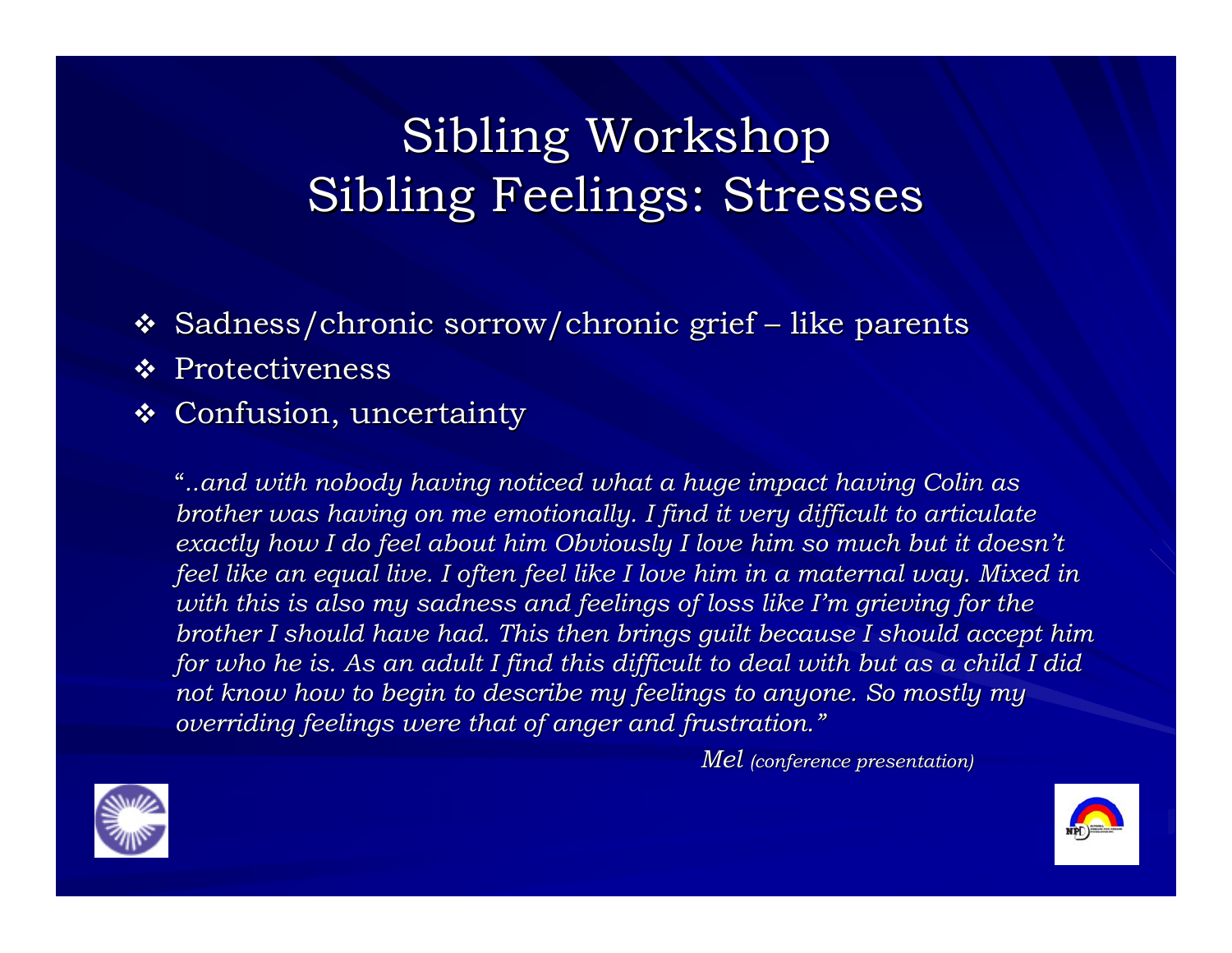- $\bf \bullet \;$  Different "I don't want to feel different"
- $\boldsymbol{\hat{v}}$  Low self-esteem:
	- $\mathbf{\hat{y}}$  "I'm not good enough to be around my ill sibling, "
	- $^*$  "I'm not good enough to deserve my parents' attention
	- $\bullet$  May bury their own needs
- $\boldsymbol{\cdot\!\!\!\cdot}\!$  Difficulty coping – internalizing feelings



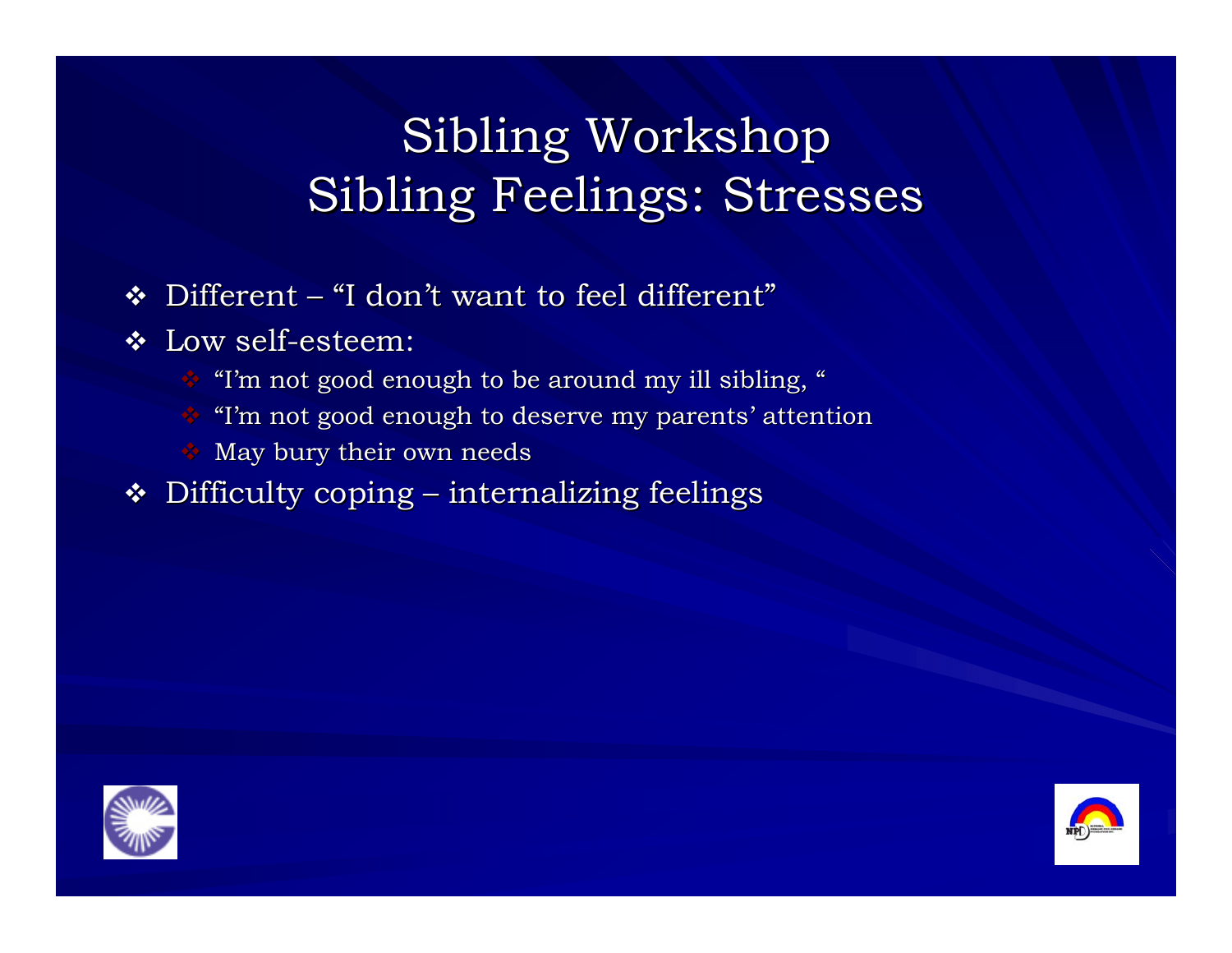$\boldsymbol{\cdot}$  Information – life-long need Children identify with their siblings Children identify with their siblings  $\bullet$  May take the illness personally  $\triangle$  May blame themselves  $\triangle$  May imagine worse than reality



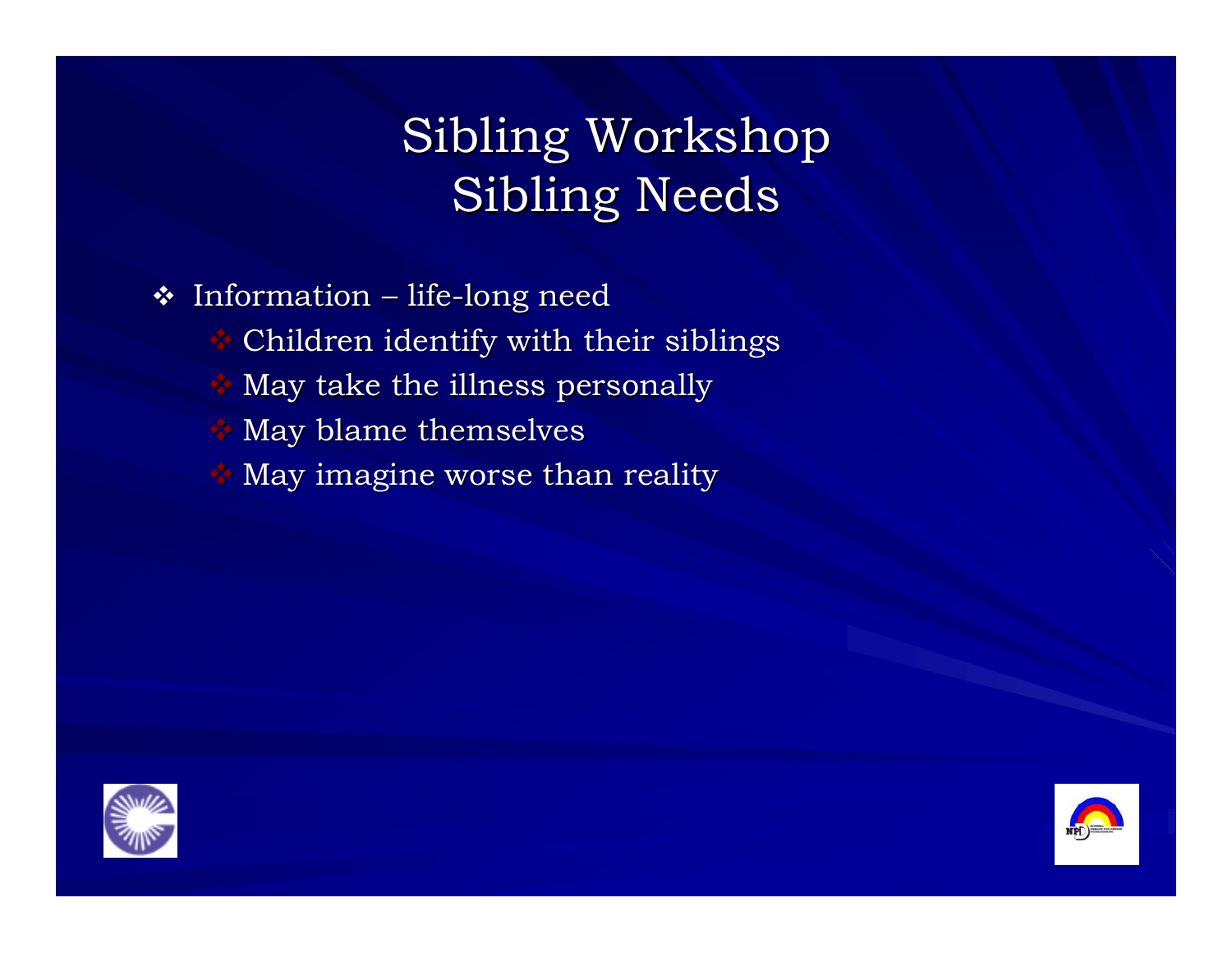*For Roy, it meant that, in his words, For Roy, it meant that, in his words, "Now I know I am not Now I know I am not stupid. There is a reason for the things I can stupid. There is a reason for the things I can't do. " Roy had Roy had known that he had difficulties long before we were aware of it. known that he had difficulties long before we were aware of it. Knowing has given him confidence and enabled him to make life choices that he might not have made had he not known." Susan (personal (personal* 

*communication) communication)*



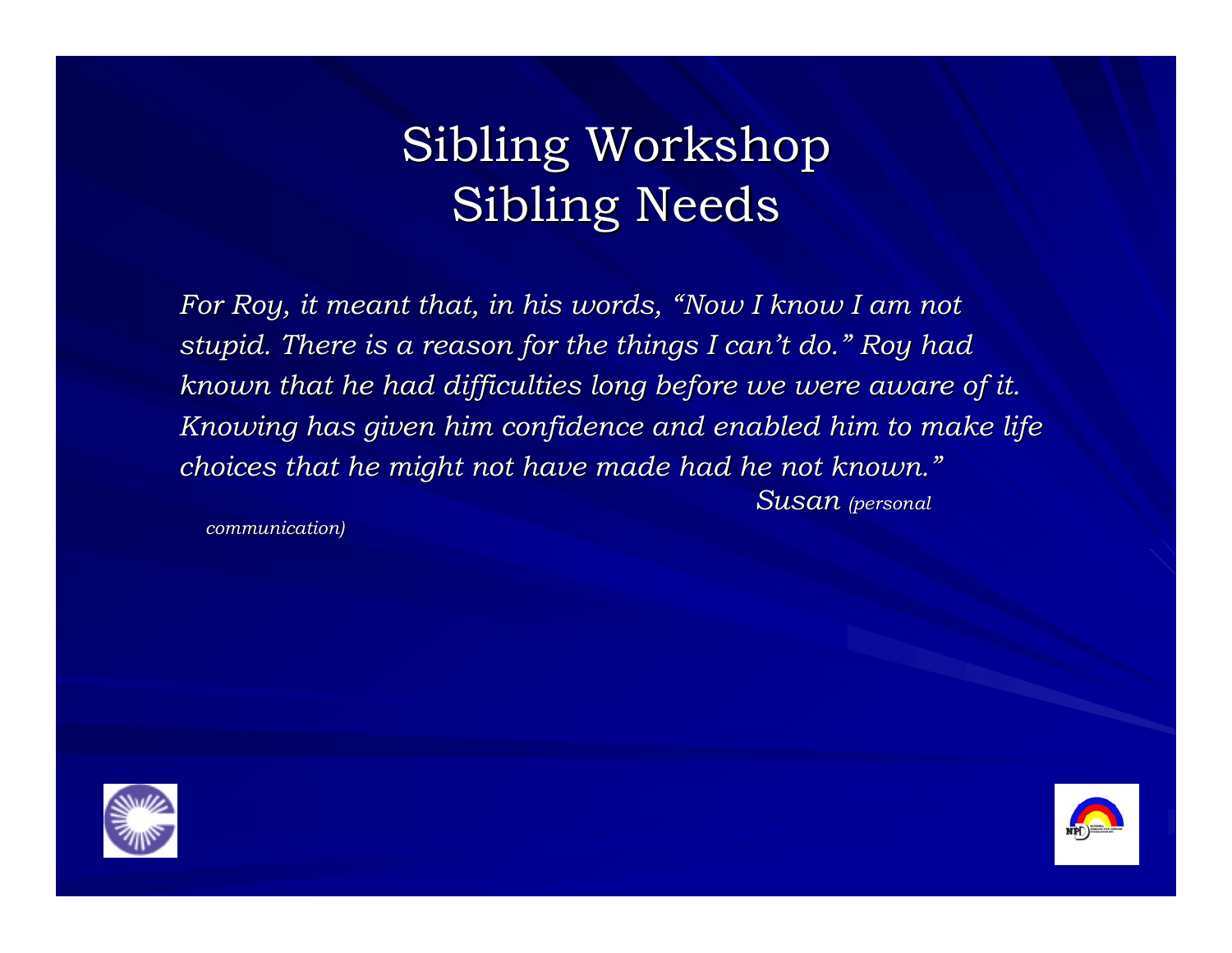$\triangleleft$  Representation  $\triangleleft$ – "Nothing about us without us!"  $\clubsuit$  Open communication and permission to ask any question  $\cdot$ –– large or small

*"I really appreciated not ever being kept in the dark and having my questions answered honestly. I would have become increasingly questions answered honestly. I would have become increasingly worried as in spite of all the tests to the contrary, I still had the fear that I had NPC. that I had NPC."*

*Emma (Niemann-Pick News Sheet, UK)* 



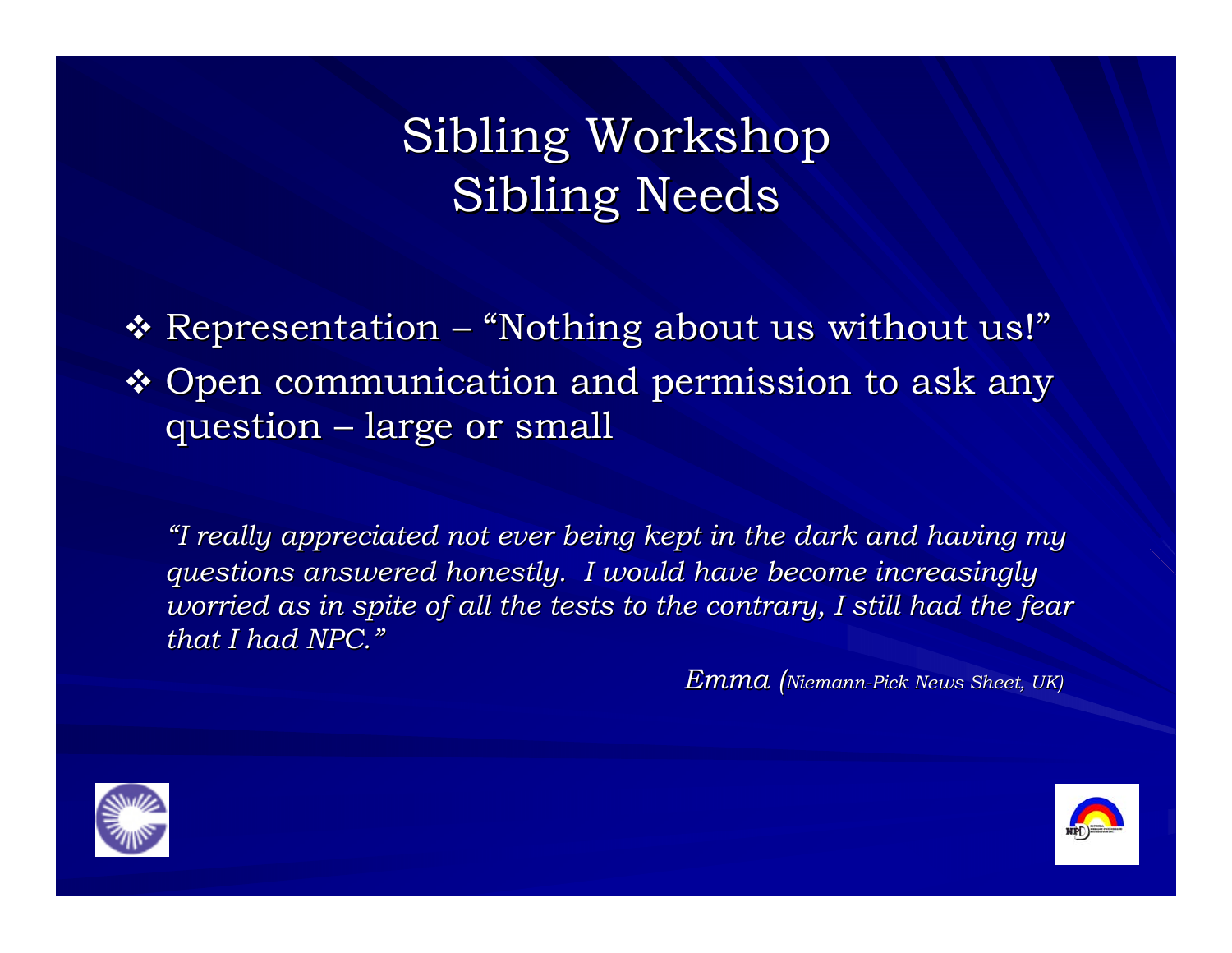#### $\boldsymbol{\cdot}$  Parental understanding of the grief process/cycle





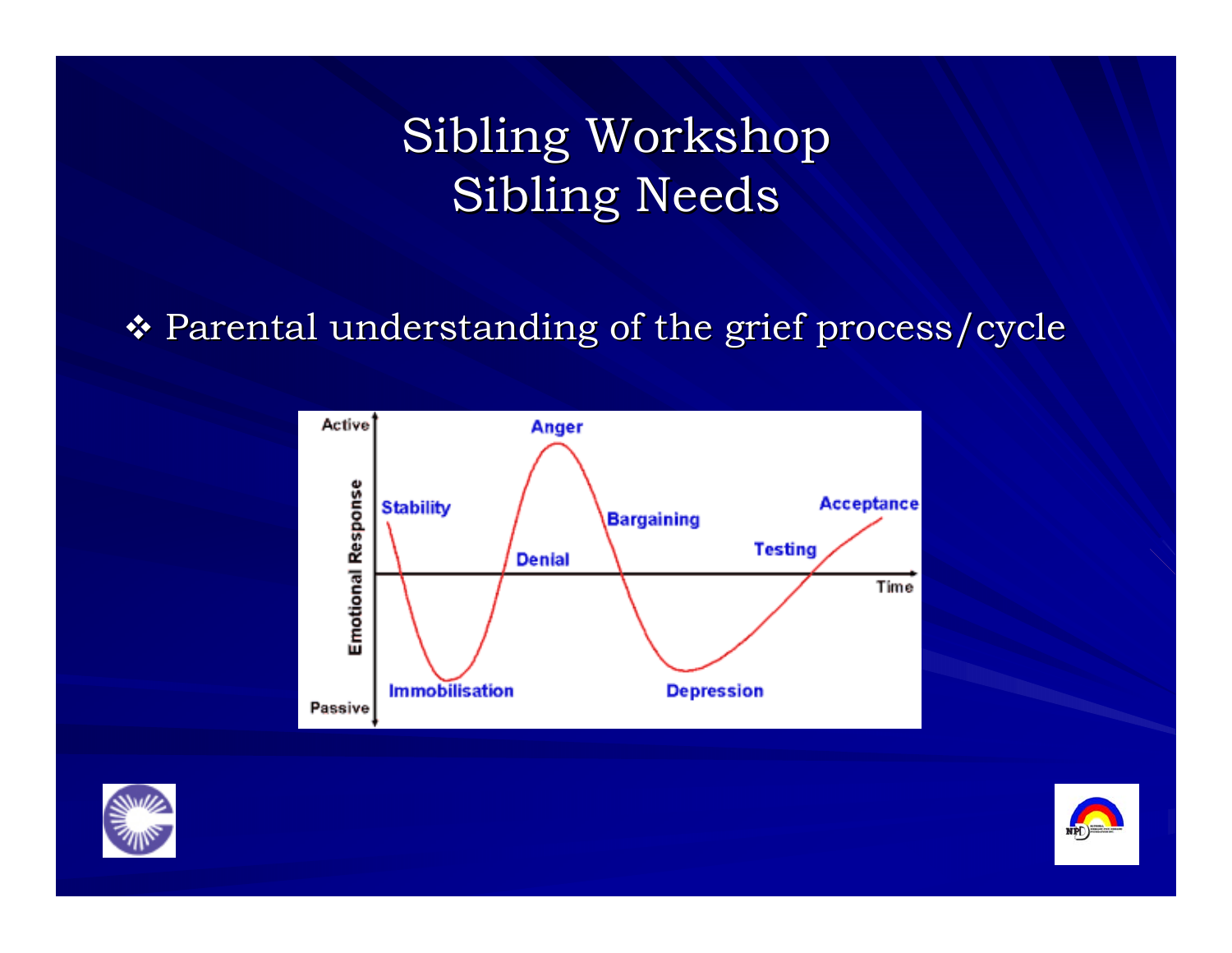- $\div$  Participation
- $\boldsymbol{\cdot\!\!\!\cdot}$  Permission to have and openly express normal emotions
- $\bm{\hat{v}}$  One-on-one time with parent(s)
- $\boldsymbol{\cdot}$  All children in a family need to have very specific roles and levels of accountability
- $\boldsymbol{\hat{z}}$  Communication goes both ways: listening and informing
- $\mathbf \bullet$  Consistency



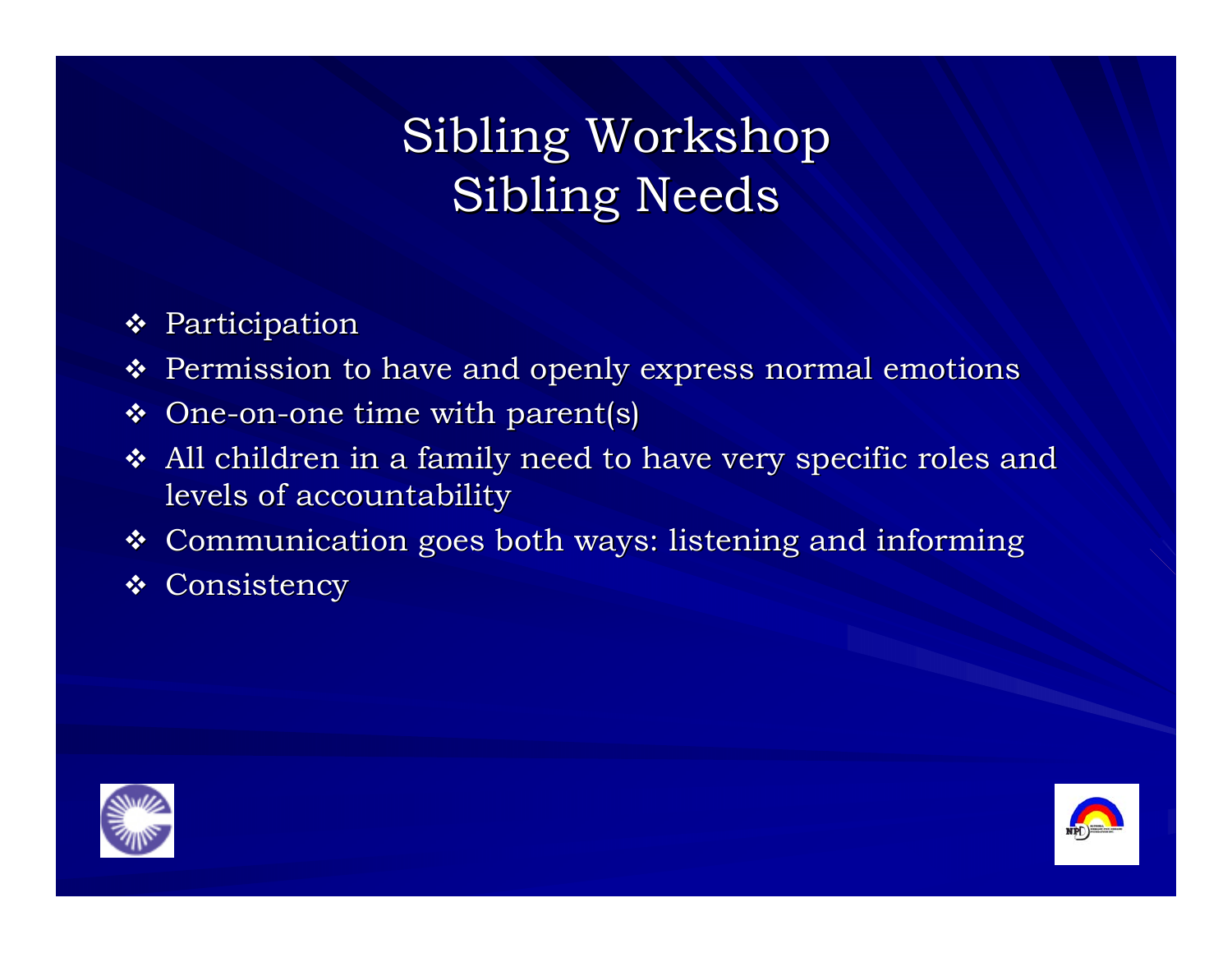#### $\boldsymbol{\cdot\!\!\!\cdot}$  Understanding/Patience

*"I think... I'd want them to understand that sometimes siblings are going to get jealous of the extra help and attention that a brother or sister who's handicapped receives sister who's handicapped receives. Parents shouldn't get mad abo . Parents shouldn't get mad about the jealousy or make the kids wi the jealousy or the kids without a handicap feel too guilty thout a handicap feel too guilty about it if sometimes they resent the extra attention. Parents have to sit down and talk to the brothers and sisters who are non sit down and talk to the brothers and sisters who are nonhandicapped about what the handicap really means. Kids don't automatically understand it by themselves" automatically understand it by themselves"* 

*Beth (At Health) Beth (At Health)*



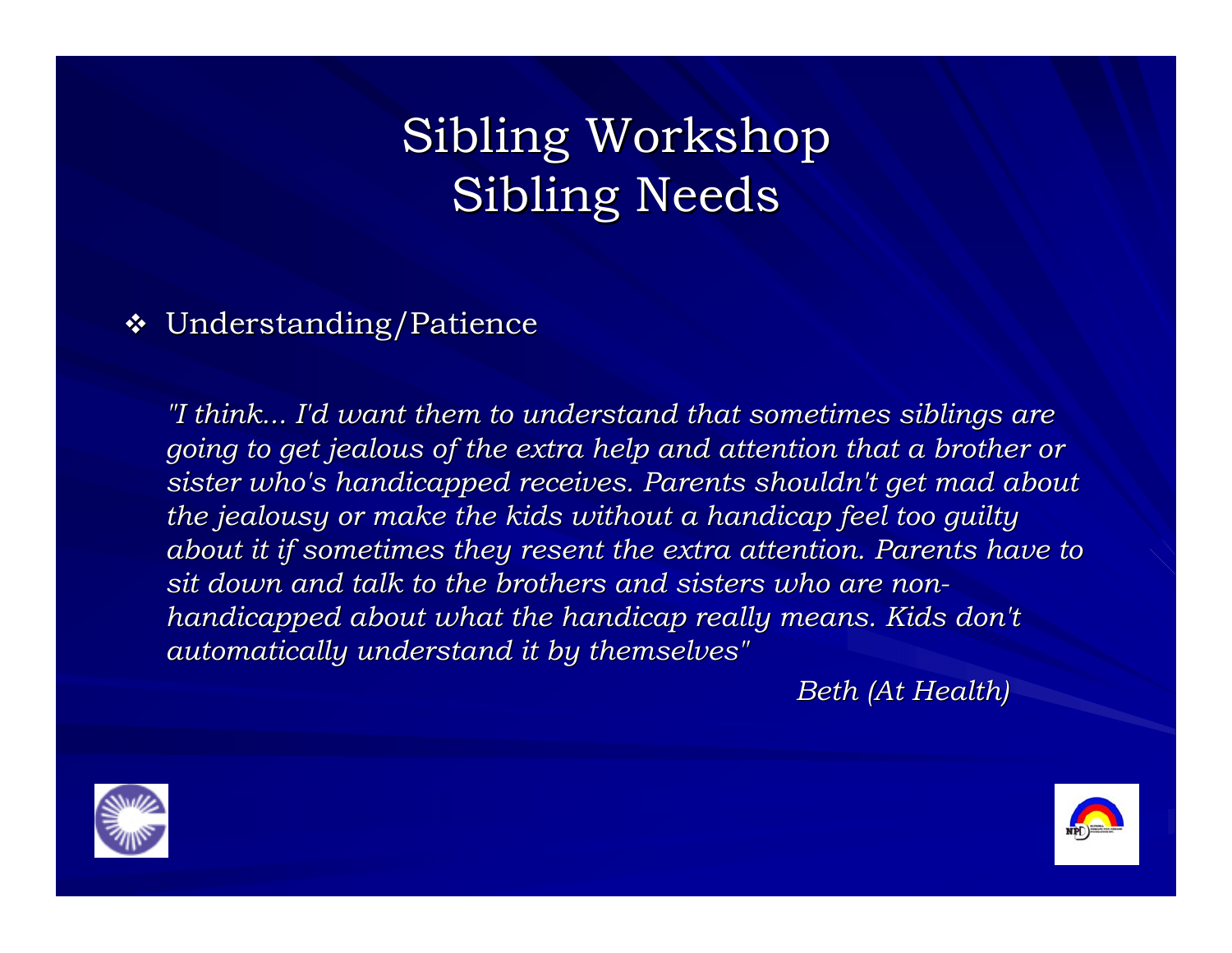- $\boldsymbol{\dot{*}}$  Limits on care-giving role
- $\boldsymbol{\cdot}$  Understanding that the developmental needs of the child who has a chronic illness and the child who does not may be in direct conflict
- $\boldsymbol{\cdot}$  Willingness to seek professional help if needed
- $\boldsymbol{\cdot\!\!\!\cdot}\,$  Genetic Counseling



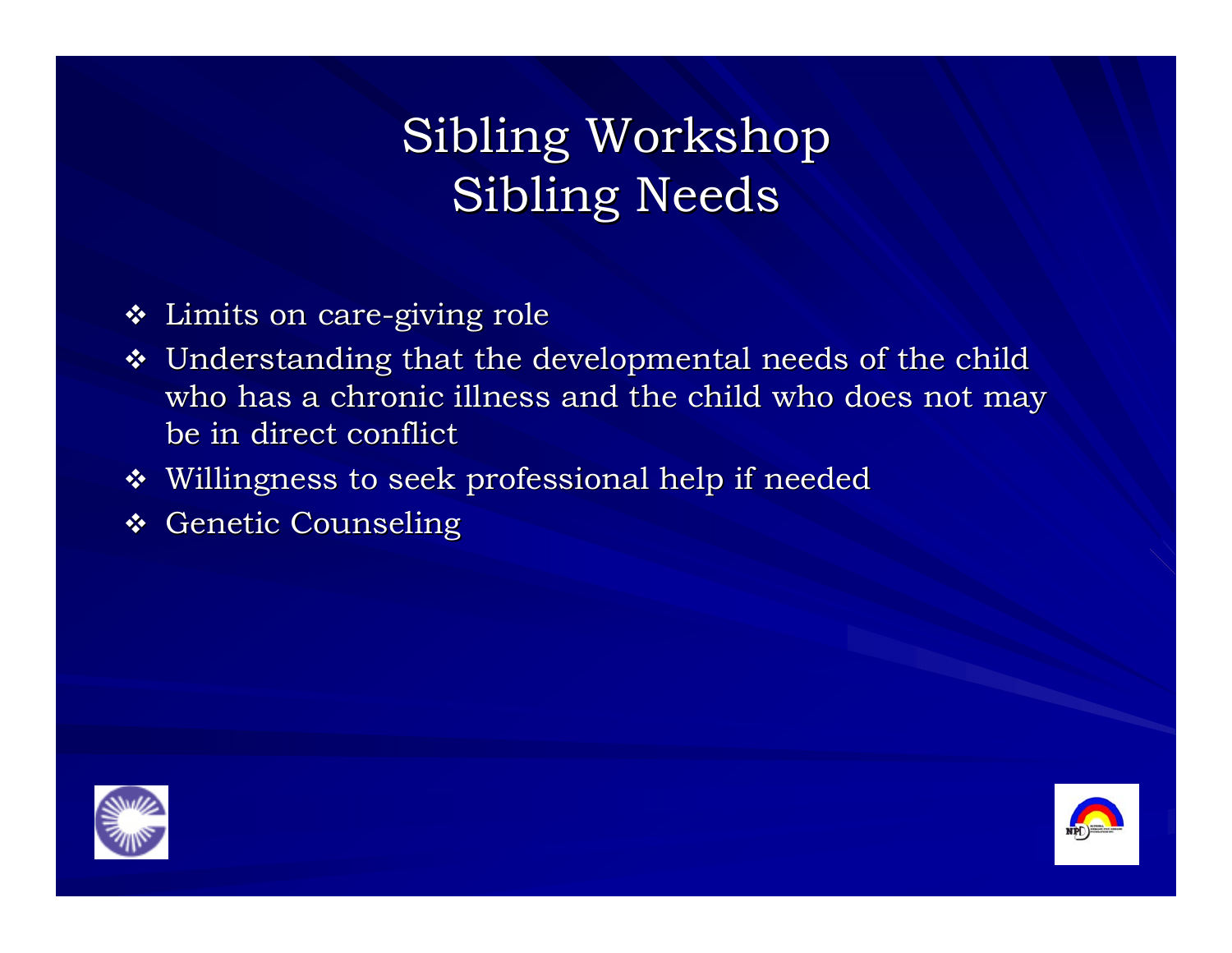(The Sibling Project) (The Sibling Project)

- $\boldsymbol{\cdot}$  We have a right to our own lives: "nothing about us without us"
- $\boldsymbol{\cdot}$  Acknowledge our concerns accept them as normal and understand  $\boldsymbol{\cdot}$ that they will change over time.
- $\bm{\hat{B}}$  Have reasonable expectations for ALL of you children
	- $\cdot$  This will minimize resentment
	- $\bullet$  Assure us that there is no need to compensate
	- $\bullet$  Convey clear expectations and unconditional support
	- $\bullet$  Double standards with results in conflicts
	- $\bullet$  Expect all that is possible from the CI/D child to foster independence
- $\mathcal{L}(\mathbf{z})$  . Expect us to behave like typical kids Expect us to behave like typical kids
	- $\bullet$  Teasing, name calling, arguing all promote normal social development
	- $\bullet$  "Now is the time to make mistakes"



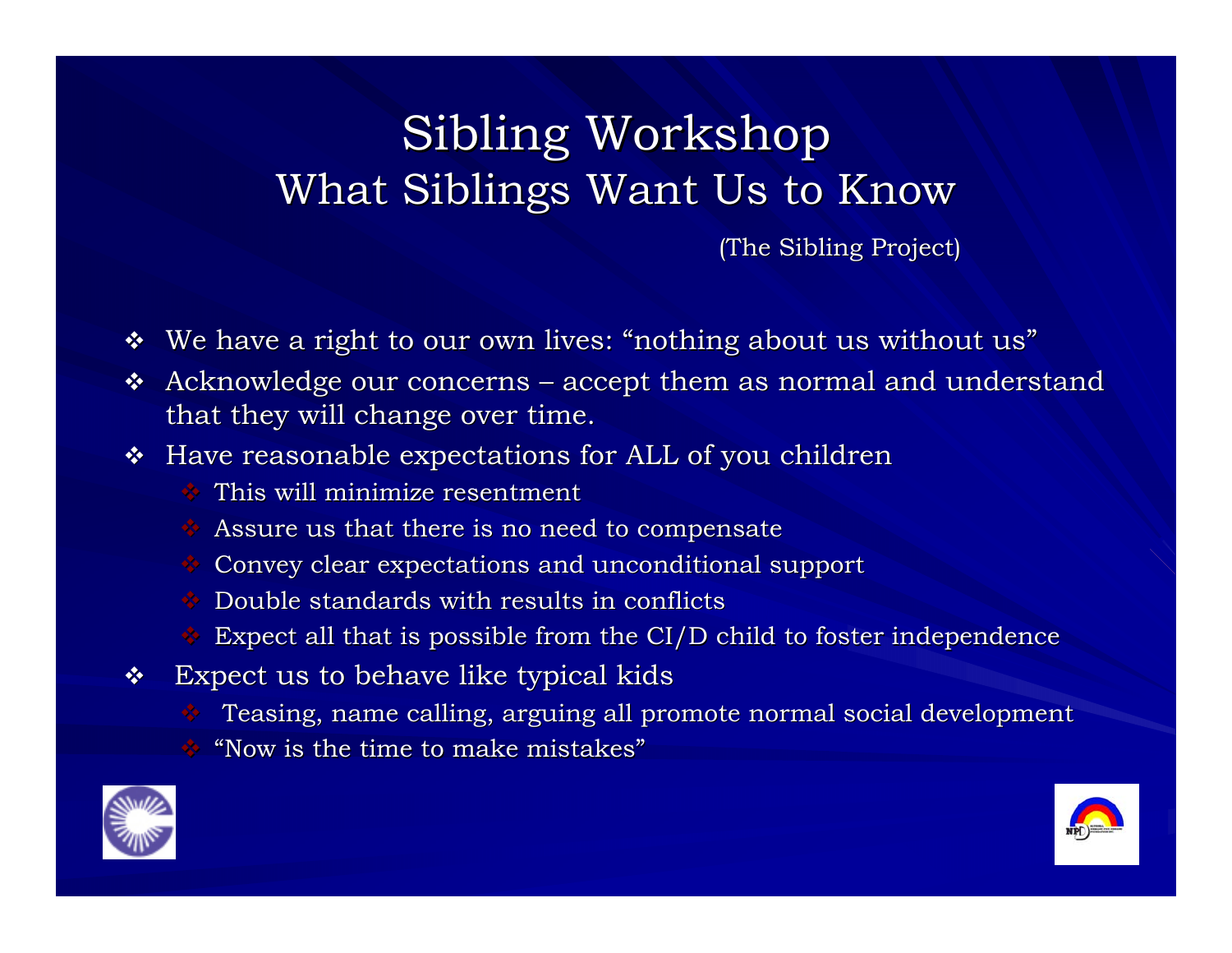- $\mathbf{\hat{y}}$  We deserve to have our own personal safety given as much importance as the safety of the family members who has special needs
	- $\bullet$  Don't ask us to do things beyond our skill level beyond our skill level
	- $\rightarrow$  Protect us from behaviors
- $\bullet\;\;$  We have a right to receive developmental- or ageappropriate information appropriate information



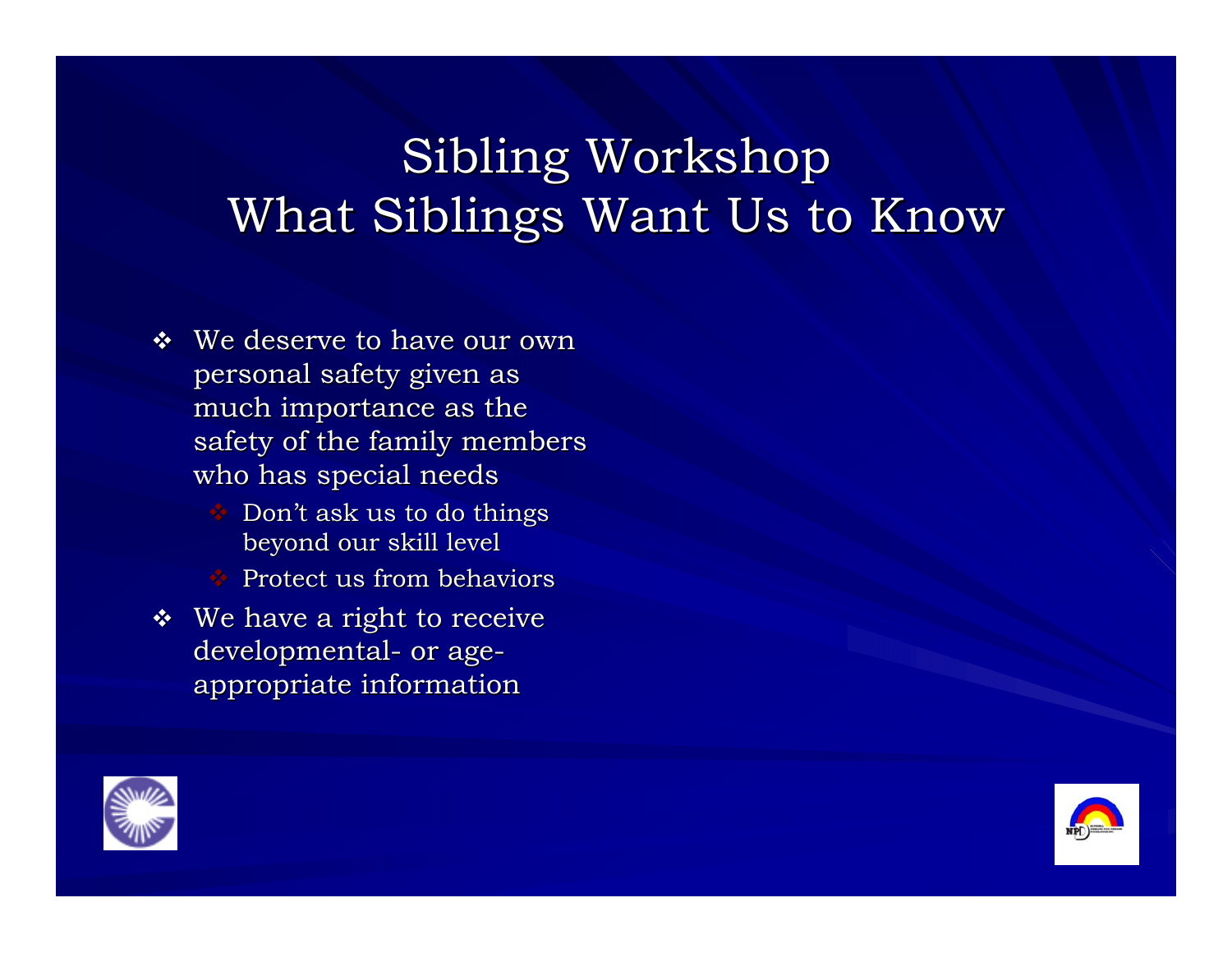$\ddot{\bullet}$  We like to know that we are not alone in this situation

- $\bullet$  Provide opportunities to meet peers
- $\rightarrow$  Promote connectedness
- $\bullet\;\;$  We want to know that we and our siblings face a well-planned future and that we are involved in the process
	- $\rightarrow$  Free choice to be involved
	- $\bullet$  Consider and implement back up plans
- $\bm{\hat{*}}$  Include ALL of us in the planning; share responsibilities  $\bm{\hat{t}}$ 
	- $\bullet$  Sons and daughters
	- $\blacklozenge$  Older and younger



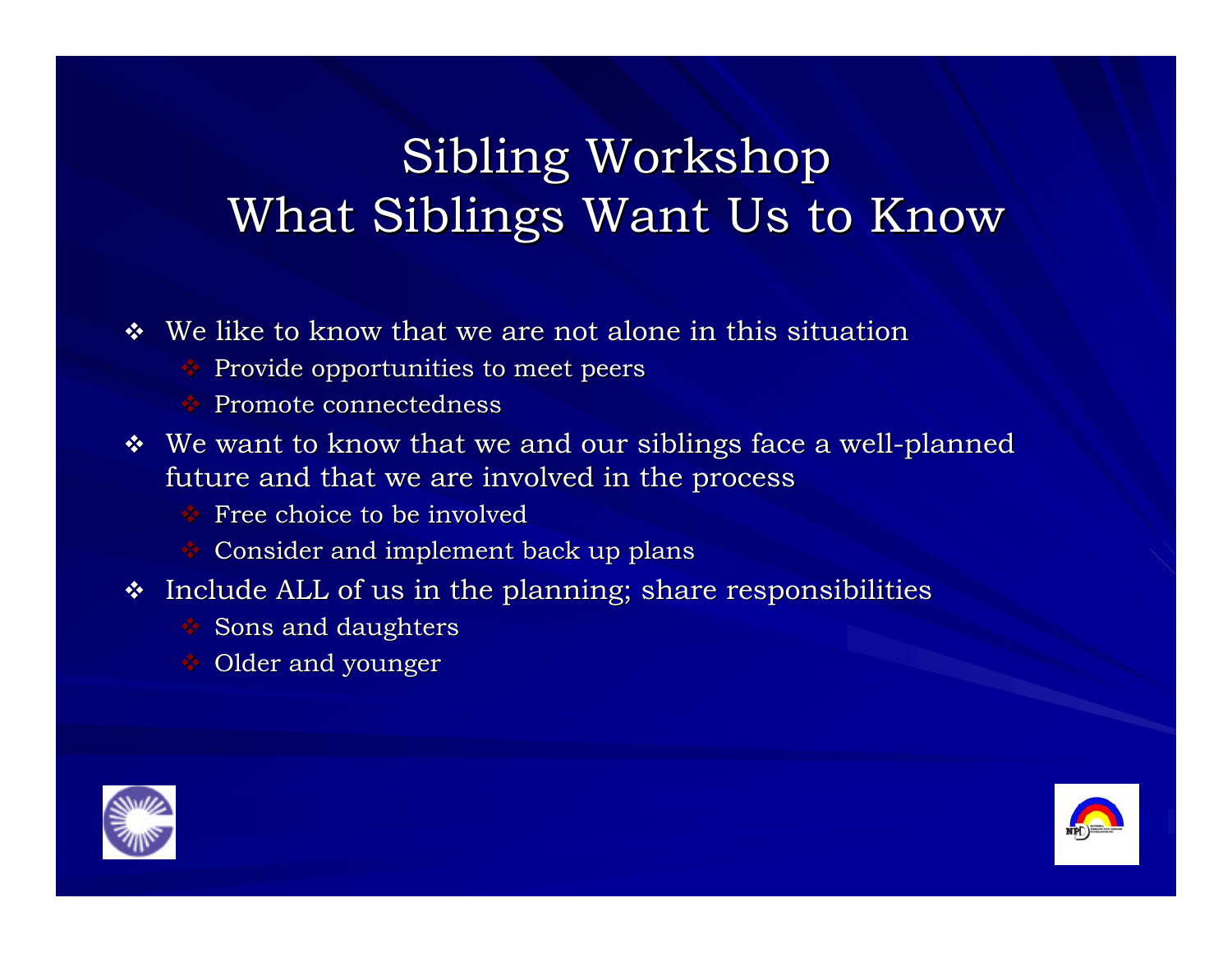$\boldsymbol{\cdot}$  We need open, honest communication



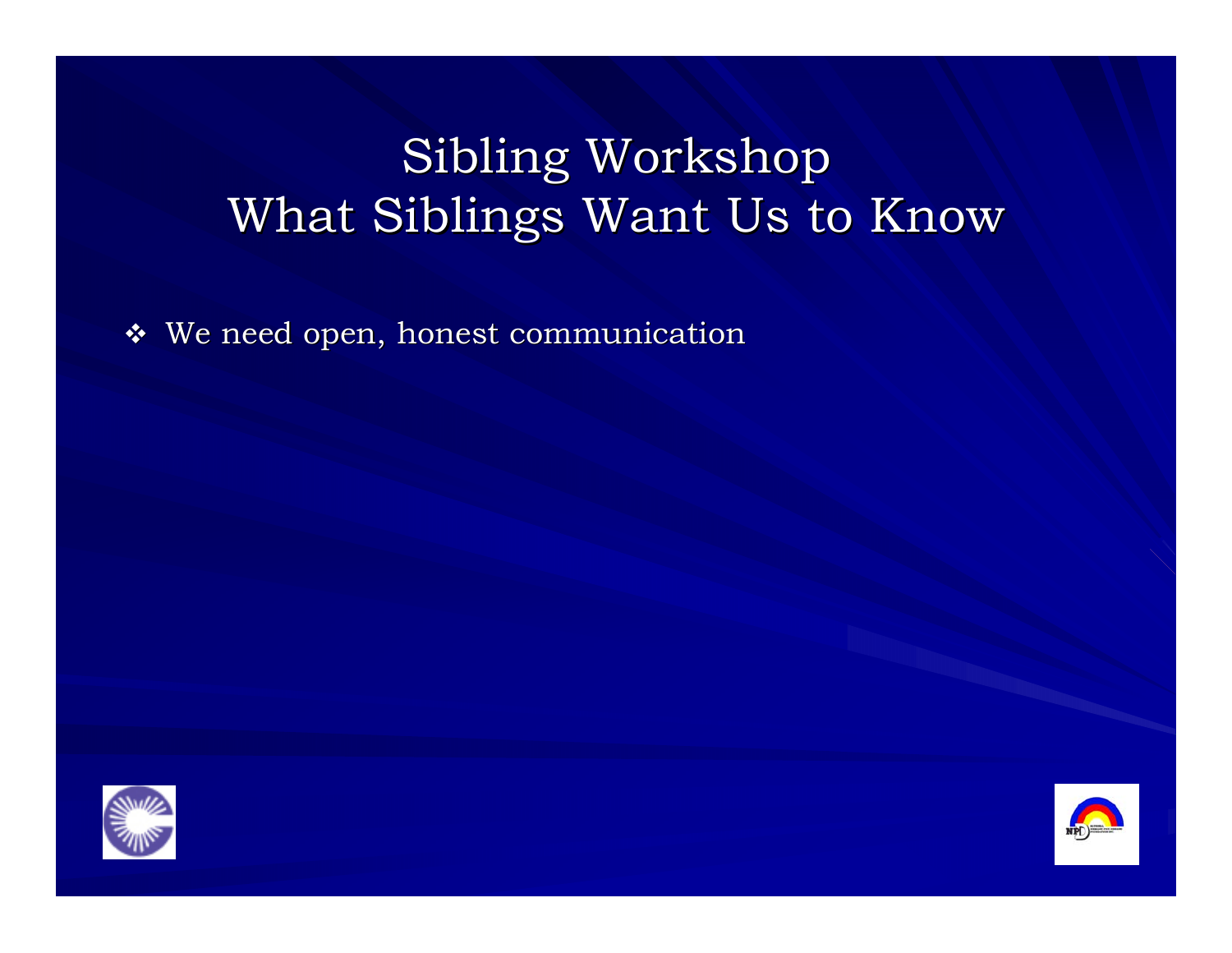- $\cdot$  We need one-on-one time with mom and dad
- $\div$  One child's needs should not overshadow another's achievement, milestones, celebrations.

Use respite care Use respite care

- $\boldsymbol{\cdot}$  Your (parents') interpretation of the  $\boldsymbol{\cdot}$ sib's disability has the greatest influence on our ability to adapt.
- $\cdot$  Include siblings in the definition of family



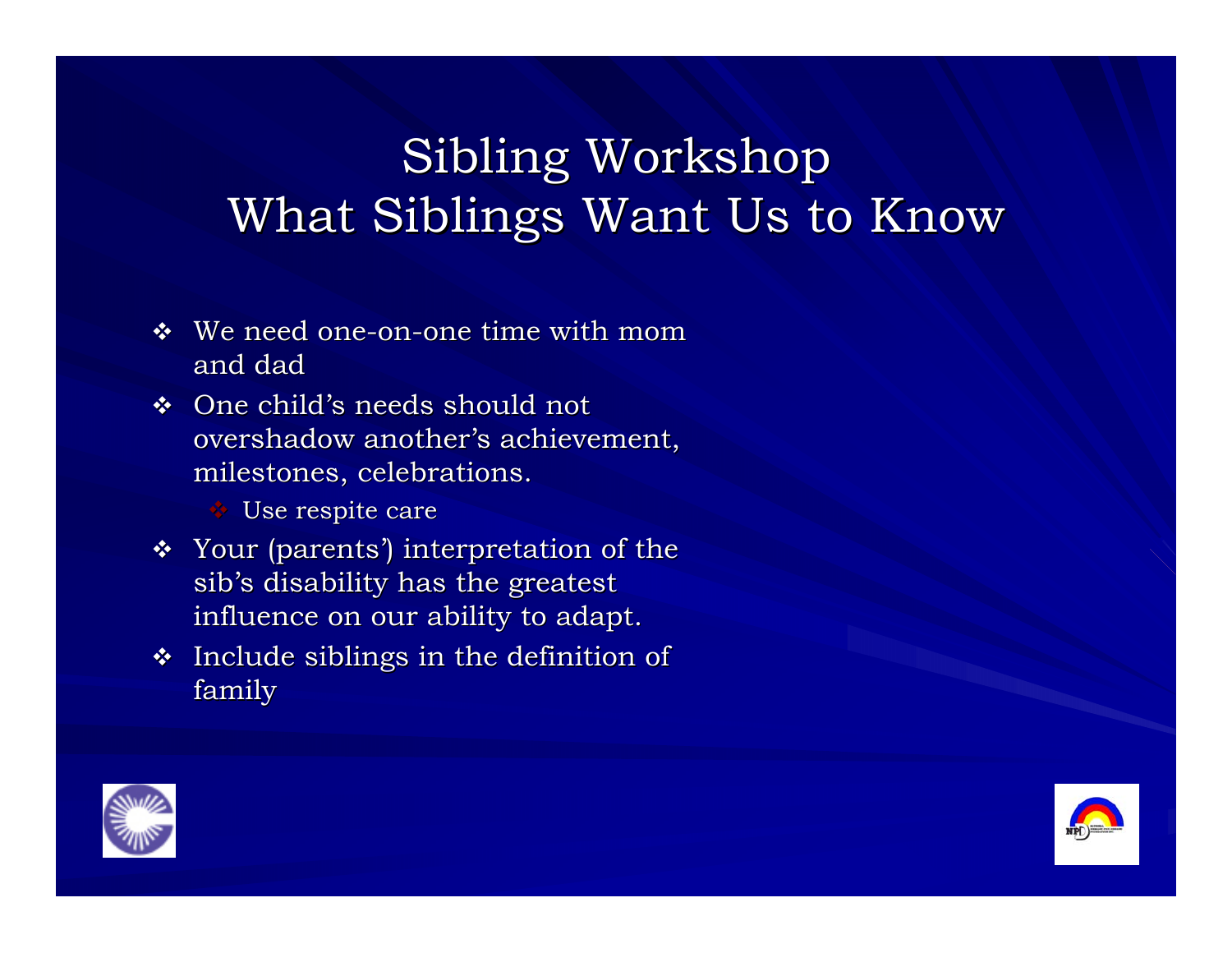- $\frac{1}{2}$ Actively reach out and invite sibling participation
- $\mathbf{v}_i^{\mathbf{e}_i}$ Learn more about how it feels to be a sib
- $\mathcal{L}(\mathbf{r})$  $\boldsymbol{\cdot}$  We benefit from connections with other who "get it"
	- $\bullet$  Promote sibling interactions
	- $\bullet$  Offer, don't mandate because these could emphasize the "different" for some kids



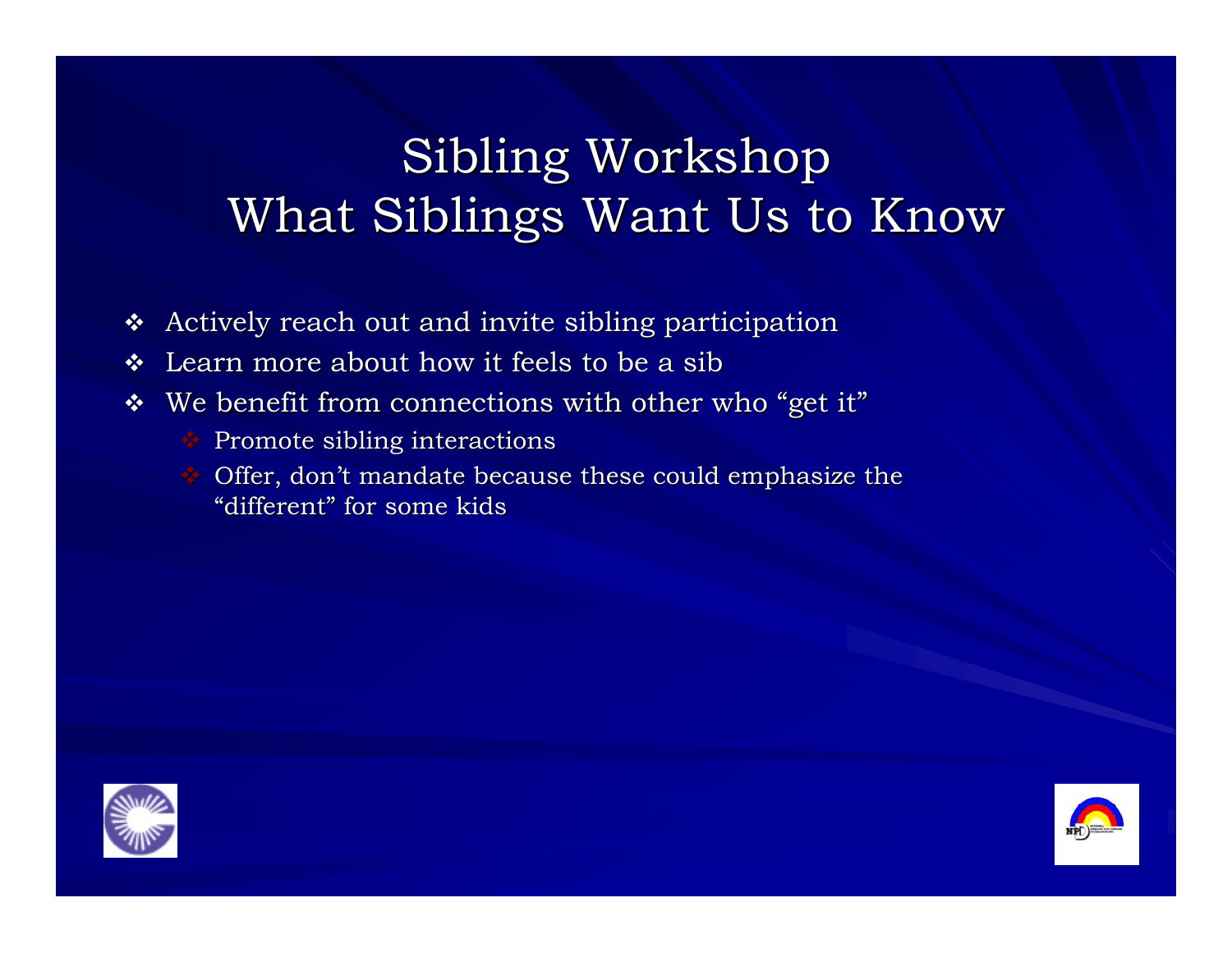#### $\boldsymbol{\cdot\!\!\!\cdot}\hspace{0.2cm}$  Respect our perspective

- $\bullet$  Include us on Boards
- $\bullet$  Include us in policy development and policies
- $\boldsymbol{\hat{z}}$  Support services for sibs
- $\boldsymbol{\hat{v}}$  We don't resent the person, but the disease!



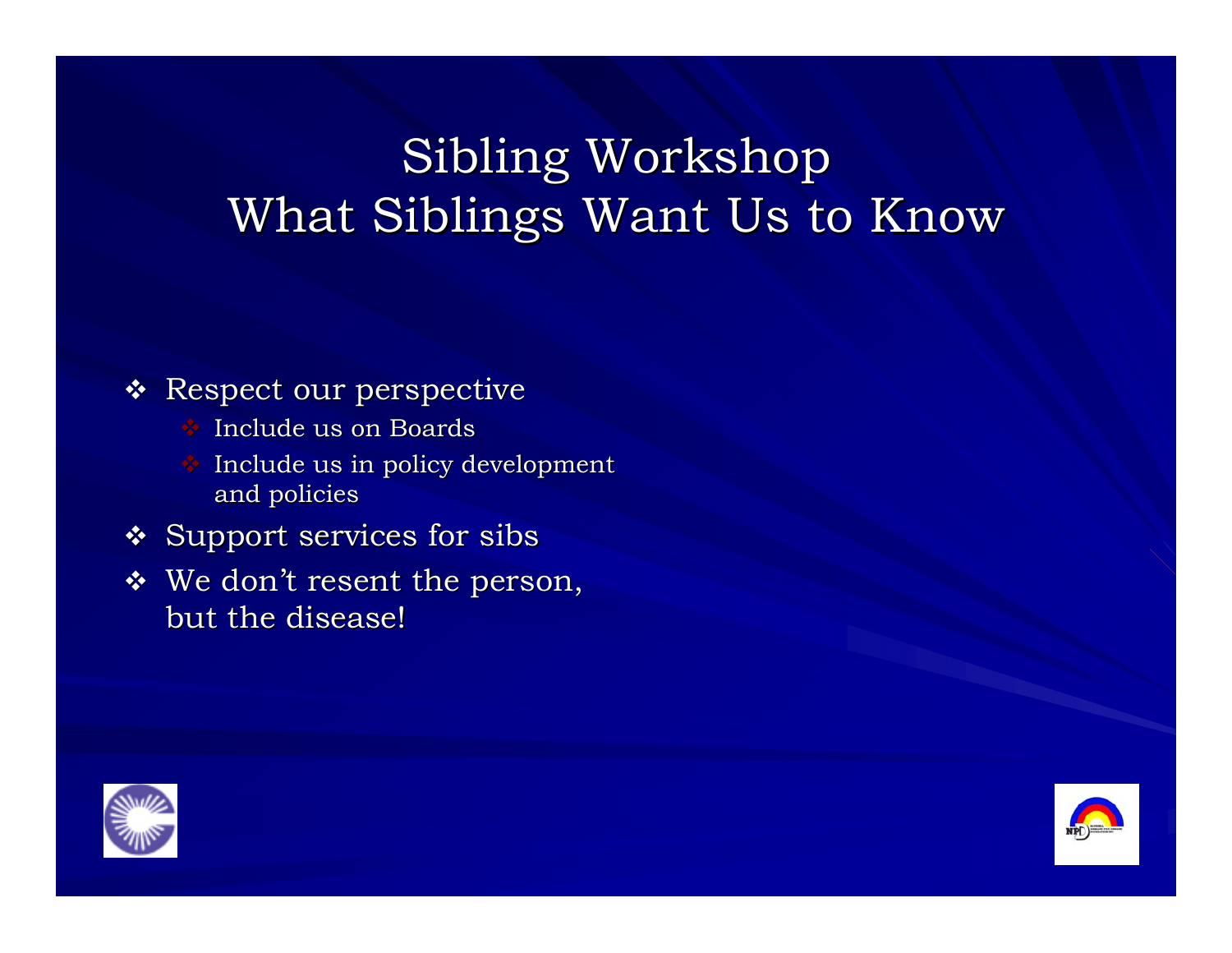# Sibling Workshop Multiple Affected Siblings Multiple Affected Siblings

- $\boldsymbol{\cdot}$  Limited information
- $\boldsymbol{\cdot}$  Issues related to Newborn Screening
- $\mathbf{\hat{P}}$  Research needed

*"Roy had memory problems first then physical difficulties. He has never had any behavioral problems. Roy was any behavioral problems. Roy was 14 and was quite well when we f 14 and was quite well when we first talked irst talked to him about NPC and able to und to him about NPC and able to understand the explanation we gave. erstand the explanation we gave.He saw the He saw the devastating effect that NPC was having on his younger brother. Our pediatrician had explained to Roy that this disease was so rare that no one could predict how it would be for him. He explained that both Roy and Murray had their own particular disease and that they would each deal with it in their own particular way. Roy's response was that Murray had his own disease but it would be different for himself. He understood that research was going on to find out the causes of NPC and to look for a treatment. find out the causes of NPC and to look for a treatment. "*

*Susan (personal communication) (personal communication)*



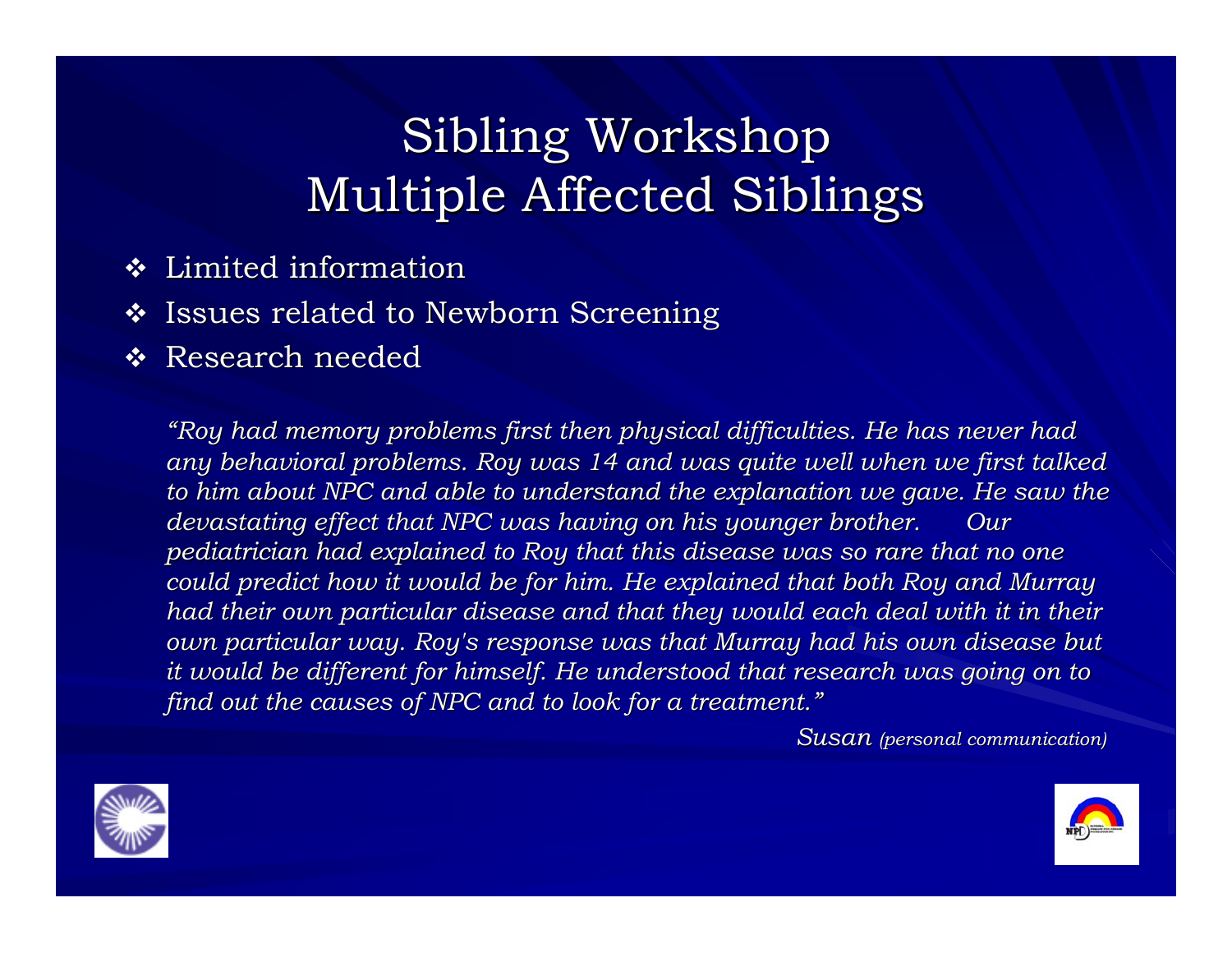## Sibling Workshop Parental Roles

- $\boldsymbol{\cdot}$  Communication goes both ways: listening and informing
- $\clubsuit$  Provide age-appropriate information about illness
- $\boldsymbol{\cdot}$  Role-play answers to difficult questions children may face from peers, teachers, others
- $\clubsuit$  Model positive problem-solving behavior for the children
- $\clubsuit$  Encourage journaling or other forms of expressing feelings



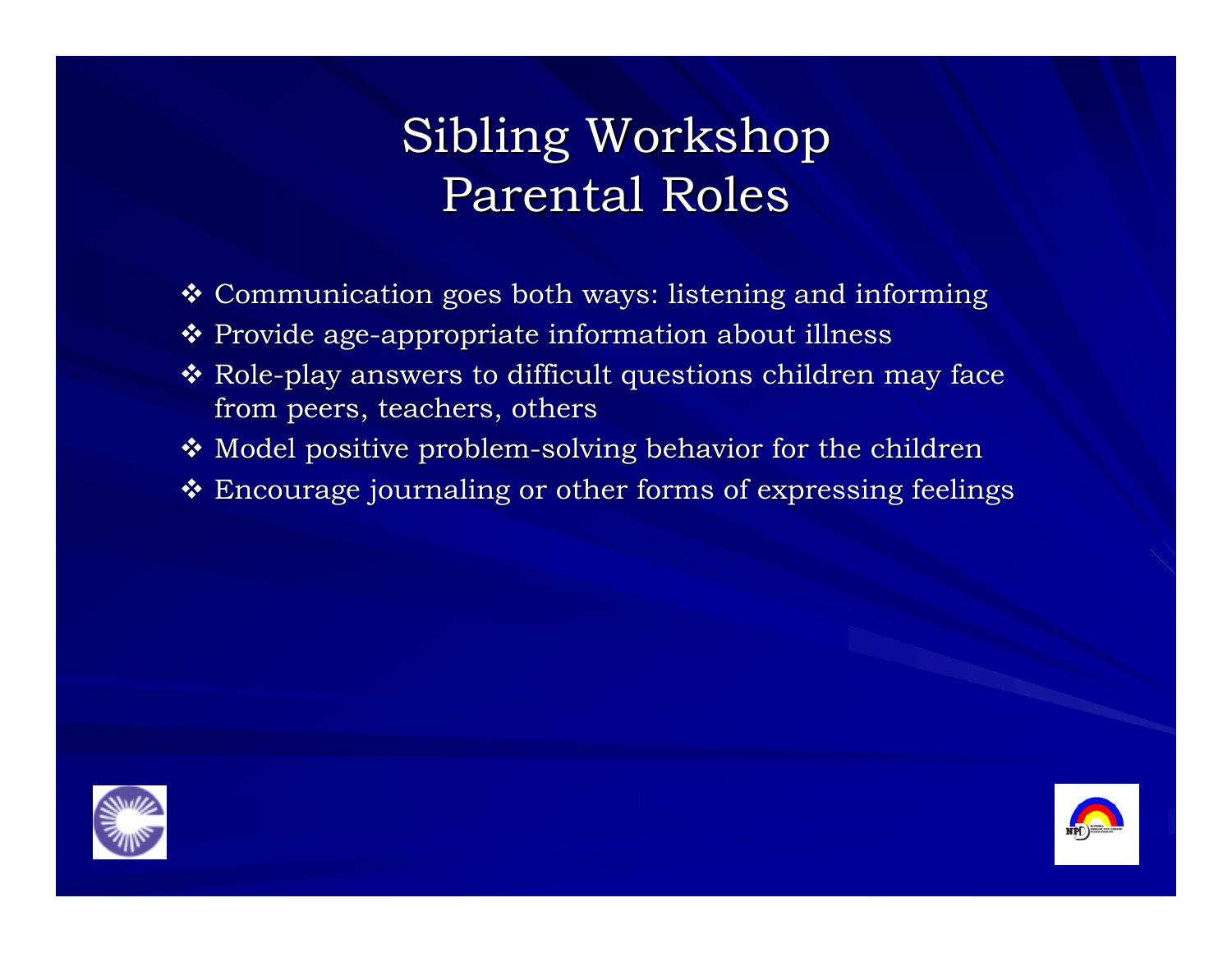## Sibling Workshop Parental Roles

 $\boldsymbol{\cdot}$  Advocate for children with teachers and other adults

*"…I realized that my teachers would often let me hand in work I realized that my teachers would often let me hand in work late without saying anything about it. They probably thought they were being helpful to me because they know I have a bit of a difficult time at home, but leav a difficult time at home, but leaving my problems unchecked did ing my problems unchecked did me more harm than good. me more harm than good. " Mel (conference presentation) (conference presentation)*



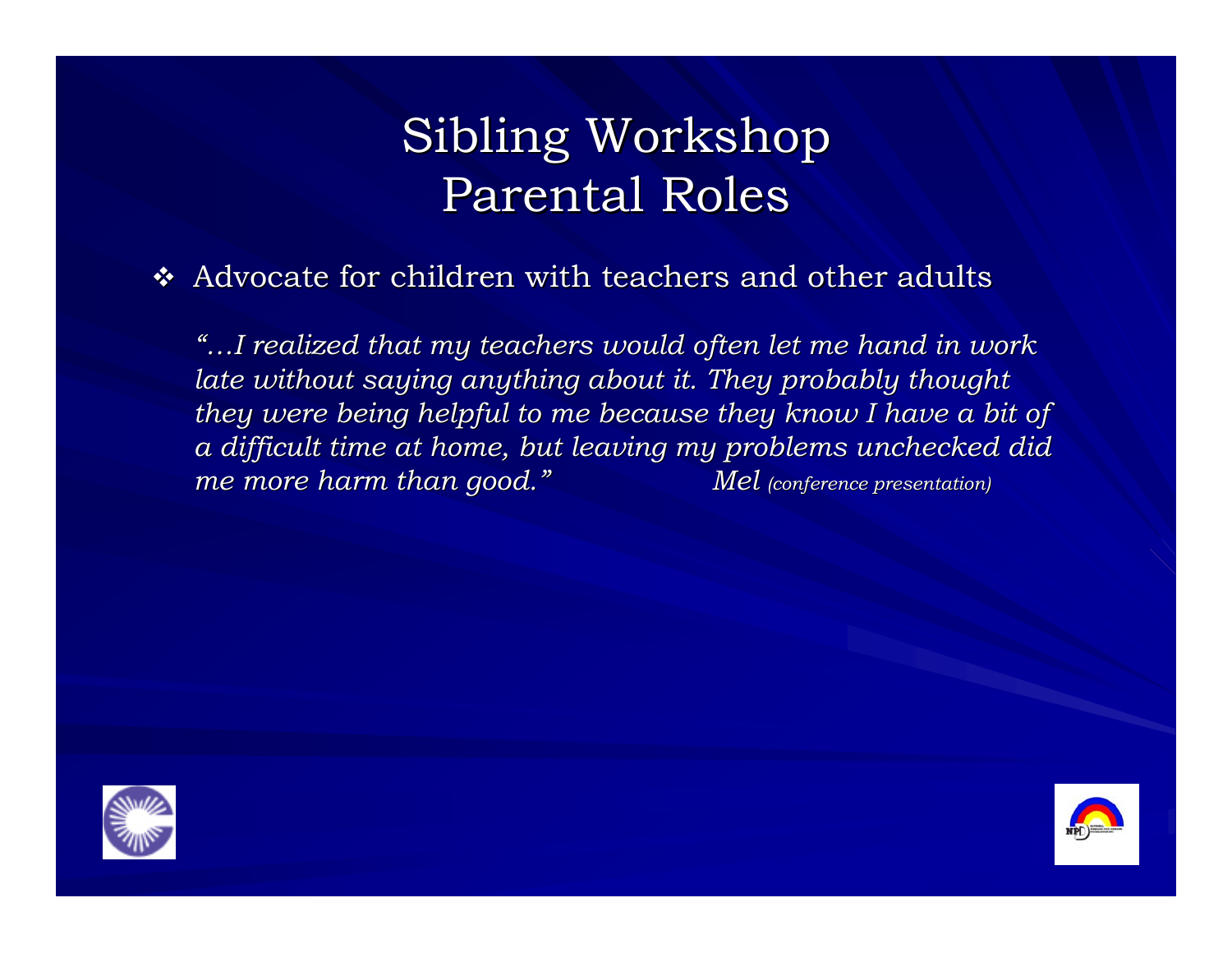## Sibling Workshop Parental Roles

- $\bm{\hat{v}}$  Develop sound financial plans for the child with plans for the child with chronic illness if s/he will not be able support him or herself
	- $\clubsuit$  Metlife's MetDESK Division of Estate Planning for Special Kids



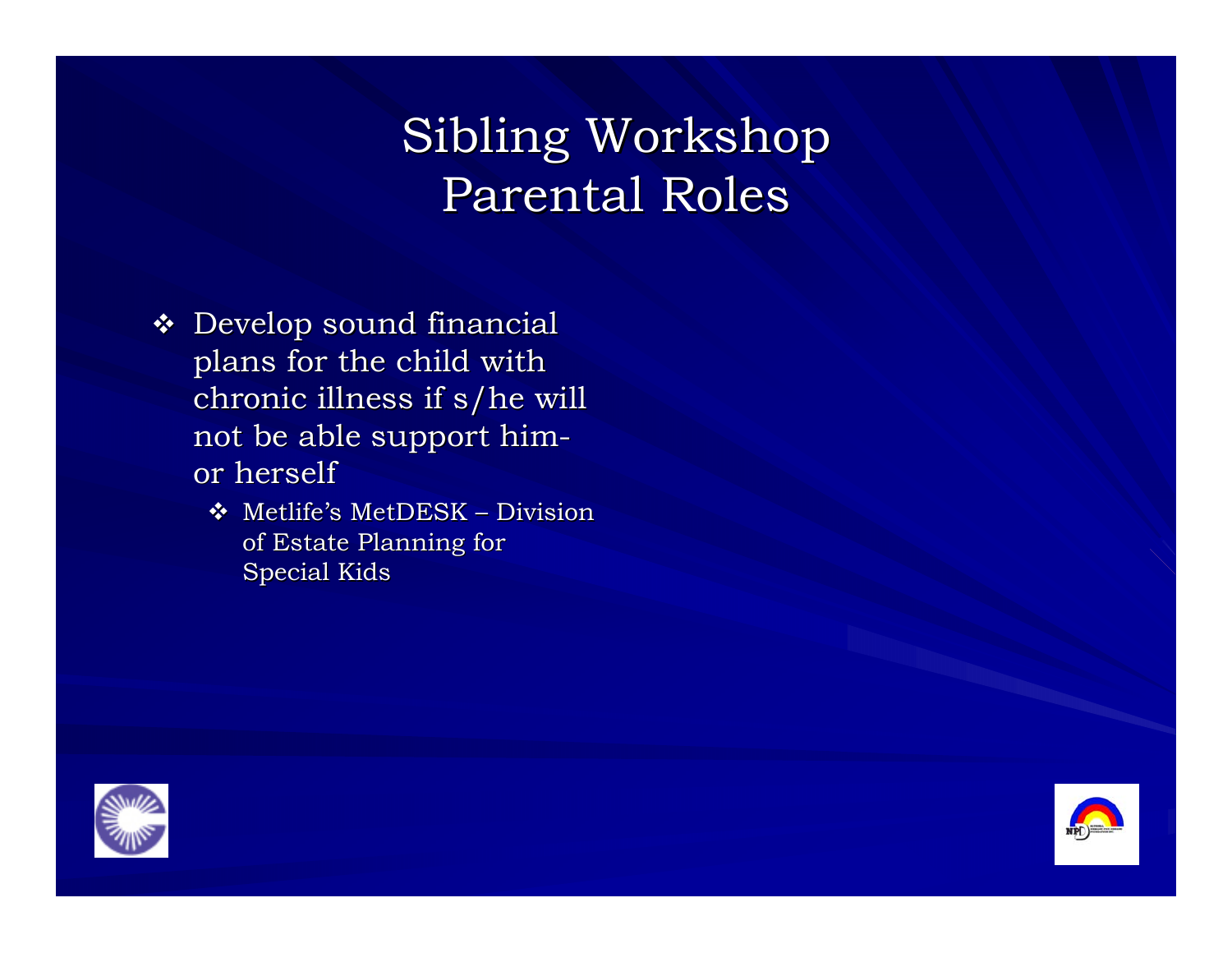# Sibling Workshop Professional Roles

- $\bullet$  Redefine "Family" to include all children
	- $\bullet$  IFSP Individualized Family Service Plan
- $\cdot$  Invite sibs to participate
	- $\cdot$  "It might be best if you leave the other children at home"
	- $\bullet$  Sometimes it's necessary, but be open to including sibs or creating programs for them
- $\bullet\;$  Provide age-appropriate information about illness
- $\div$  Create preventive rather than interventional programs



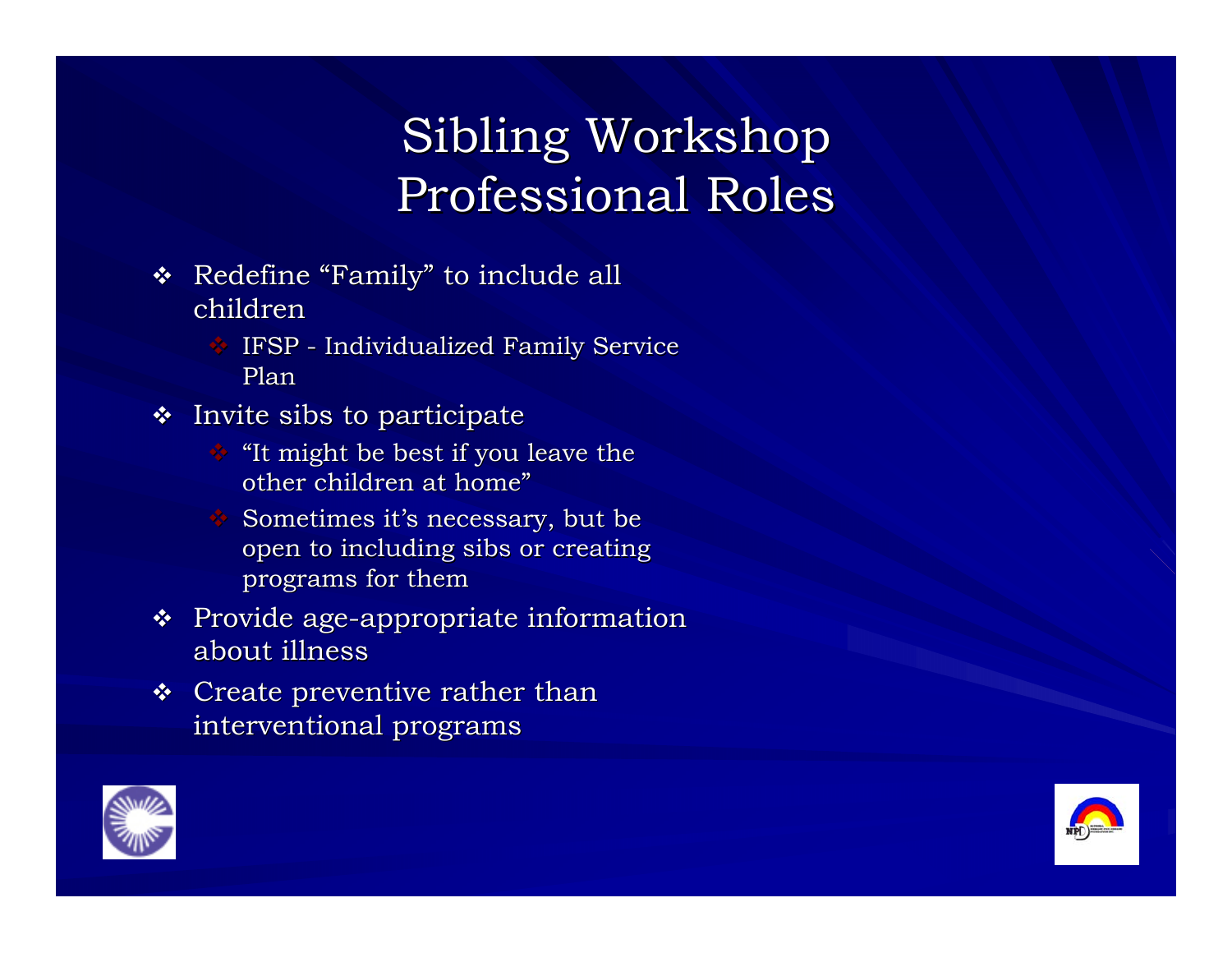#### Sibling Workshop Interventions to Help Siblings

- $\boldsymbol{\cdot}$  Programs are designed to be preventive and/or to step in during difficult times
- $\boldsymbol{\hat{S}}$  Sibling Center (UCSF)
	- $\boldsymbol{\cdot}$  Developmental/preventive model focusing on education and psychosocial issues psychosocial issues
	- Group program
	- $\hat{\mathbf{v}}$  Four sessions:
		- $\bullet$  Session 1. Evaluation and treatment plan development
		- $\bullet$  Session 2. Focus on communication, emotions and coping skills
		- **◆ Session 3. Continuation of session 2**
		- $\bullet$  Session 4. Recap with sib alone and then with parent



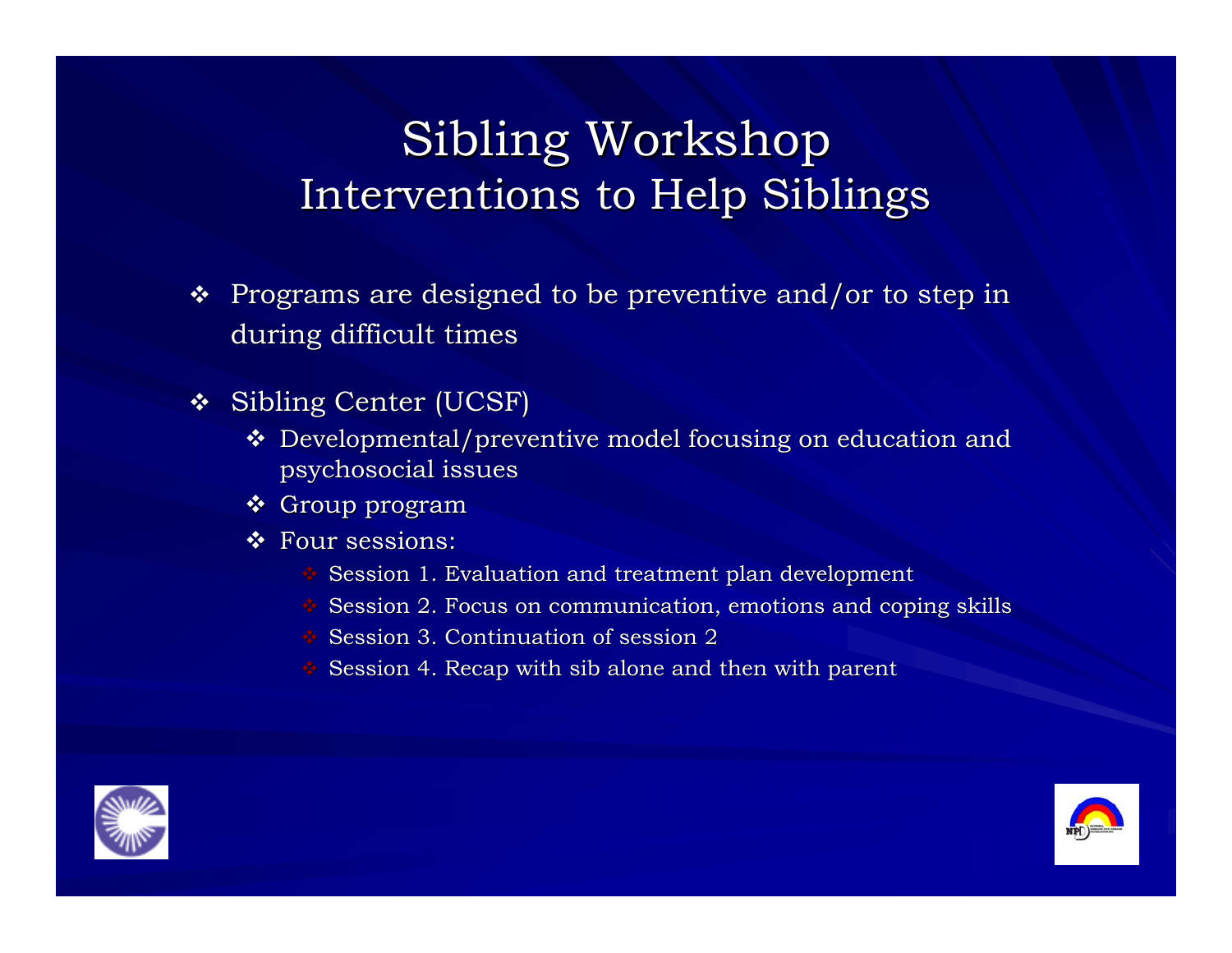#### Sibling Workshop Interventions to Help Siblings

#### $\boldsymbol{\hat{y}}$  SibLink (Brown University)

- Family-based, initially targeting 8-13 year olds, modified to serve 4-7 year olds
- $\bullet$  6 sessions for siblings targeting knowledge, communication within the family, identifying and managing emotions, problem solving, connectedness (peer interactions), identification of strengths and needs
- $\bullet$  Sessions for parents targeting communication, normal pediatric development and implications for adaptability, within family functioning, and knowledge
- $\bullet$  Joint group to enhance understanding

#### $\div$  Outcomes

- Increased knowledge Increased knowledge
- $\bullet$  Increased self-competence
- $\cdot$  Improved social functioning
- Improved connectedness Improved connectedness



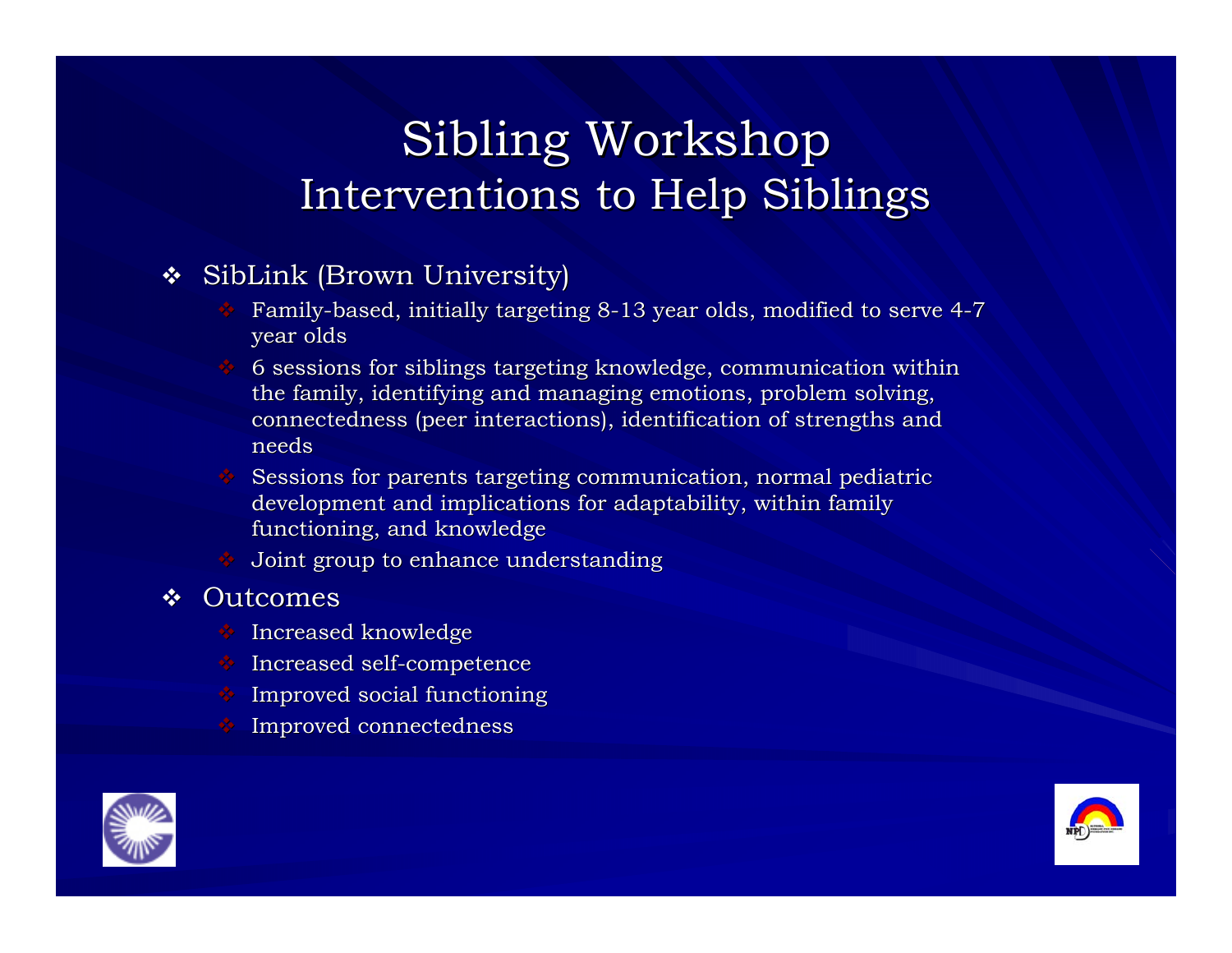#### Sibling Workshop Interventions to Help Siblings

- $\div$  ISEE (Community-based Intervention for Sibs and Parents of Children with Chronic Illness or Disability) (Kansas, Missouri)
	- Camp setting for siblings focusing on education, social support, self-esteem, sib mood, behavioral adjustment and attitudes toward illness
	- $\bullet$  Parents are involved in pre-camp information session only.
	- $\cdot$  2 follow up sessions, 4 and 9 months after camp
- $\textcolor{red}{\bm{\hat{}}\bm{\hat{y}}}$  SIBS: Support, Information, Balance, Sensitivity
	- $\triangle$  Clinical intervention as outlined in "When Jack Fell Down...Jill Came Tumbling After: Siblings in the Web of Illness an Disability" by Joan Fleitas, EdD, RN
	- $\bullet$  Based on clinical needs of siblings
	- $\bullet$  Primarily a one-on-one therapeutic and educational approach facilitated by the nursing staff